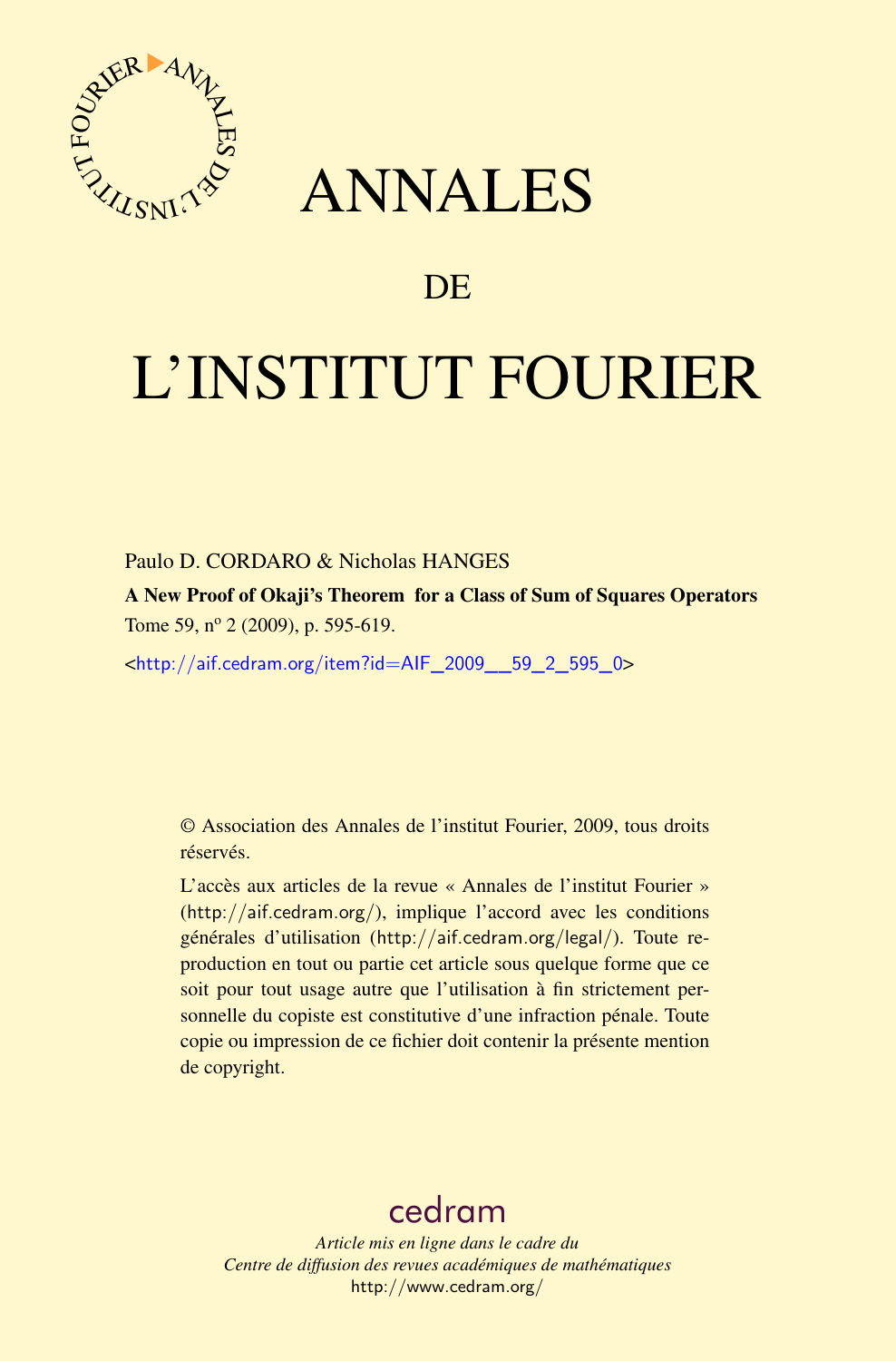### <span id="page-1-0"></span>A NEW PROOF OF OKAJI'S THEOREM FOR A CLASS OF SUM OF SQUARES OPERATORS

#### **by Paulo D. CORDARO & Nicholas HANGES (\*)**

ABSTRACT.  $\qquad$  Let P be a linear partial differential operator with analytic coefficients. We assume that P is of the form "sum of squares", satisfying Hörmander's bracket condition. Let q be a characteristic point for  $P$ . We assume that q lies on a symplectic Poisson stratum of codimension two. General results of Okaji show that  $\overline{P}$  is analytic hypoelliptic at q. Hence Okaji has established the validity of Treves' conjecture in the codimension two case. Our goal here is to give a simple, self-contained proof of this fact.

Résumé. — Soit P un opérateur différentiel analytique, de la forme "somme de carrés", avec la condition d'Hörmander réalisée. Soit q un point caractéristique de P. On suppose que q est un point d'un "symplectic Poisson stratum" de codimension deux (au sens de Treves). D'après le théorème d'Okaji, P est hypoelliptique analytique en q. Autrement dit, la conjecture de Treves est vraie en codimension deux. On donne dans ce travail une preuve élémentaire de ce fait.

#### **1. Introduction**

Let M be a real analytic manifold and let  $X_0, \ldots, X_{\nu}$  be real valued, real analytic vector fields on  $\mathcal M$ . We study an operator P of the form "sum of squares". That is  $P$  has the form

(1.1) 
$$
P = X_0^2 + \dots + X_{\nu}^2.
$$

Definition 1.1. — *We say that* P *is analytic hypoelliptic (in the strong sense)* on M if for every open  $O \subset M$  we have the following: Pu analytic *on* O *implies that* u *is analytic on* O*. Here* u *is a distribution on* O*.*

*Keywords:* Analytic hypoelliptic, sum of squares.

*Math. classification:* 35H10, 35H20, 35A17, 35A20, 35A27.

<sup>(\*)</sup> Both authors were partially suported by CNPq (Brazil). The first author was also partially suported by Fapesp, (Brazil) and the second author was also partially suported by NSF grant INT–0227100.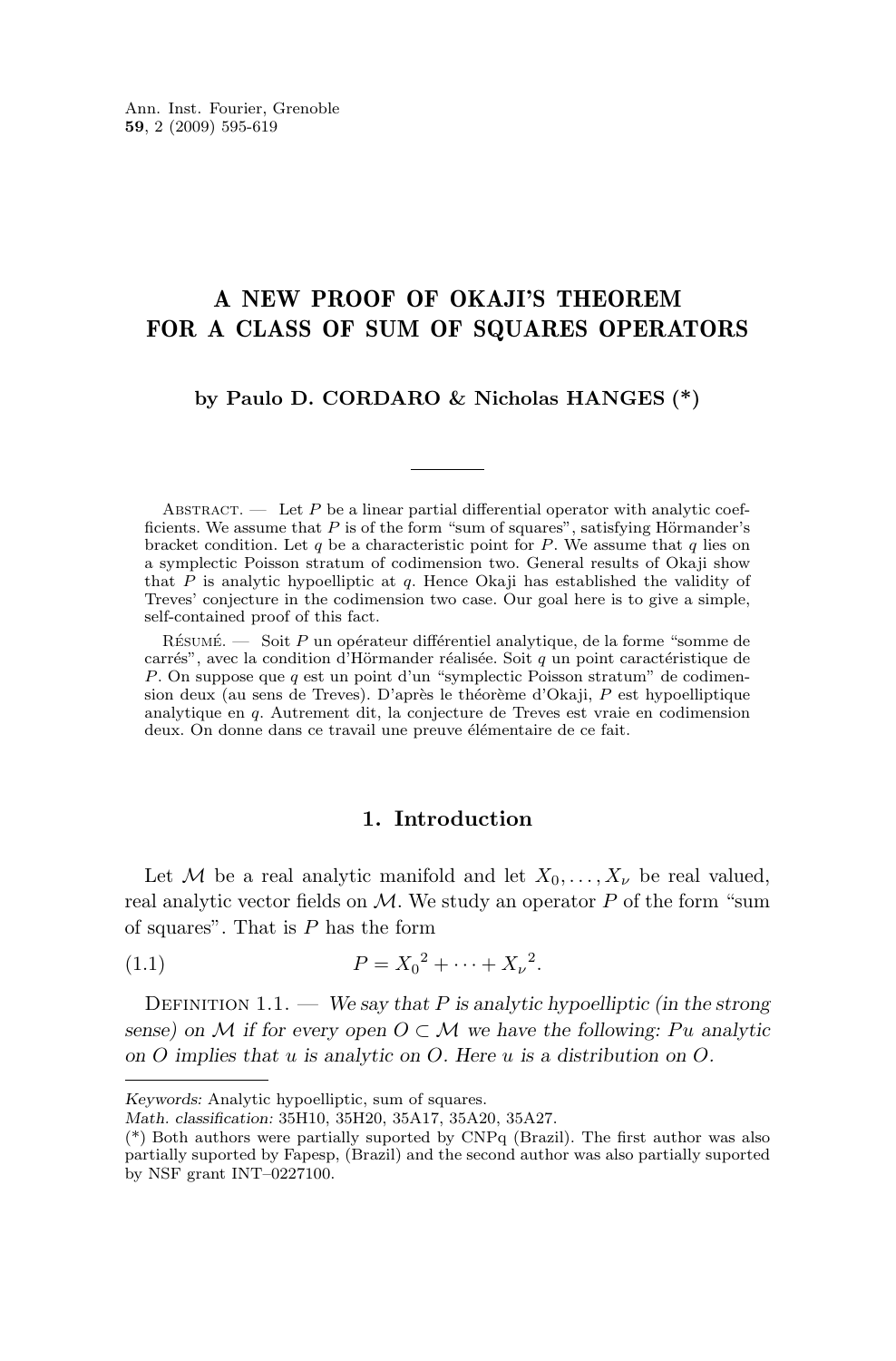We always assume that the  $X_i$  satisfy Hörmander's bracket ("finite") type") condition. That is, at each point of  $M$ , the Lie algebra generated by the  $X_i$  (under the commutation bracket) has dimension equal to dim  $\mathcal{M}$ .

Under these conditions a classical result of Hörmander [\[7\]](#page-24-0) guarantees the hypoellipticity of P. However analytic hypoellipticity will not hold unless further assumptions are made.

If we assume that  $\Sigma$ , the characteristic set of P, is a symplectic manifold and that the principal symbol of P vanishes precisely to second order on  $\Sigma$ , then  $P$  is analytic hypoelliptic. This follows from results of Treves [\[16\]](#page-25-0) and Tartakoff [\[15\]](#page-25-0). Further work in this direction was done by Métivier [\[10\]](#page-24-0). All this work assumes that the characteristic set is a symplectic manifold and that the principal symbol vanishes uniformly on the characteristic set.

Very general results on analytic hypoellipticity were obtained by Okaji [\[11\]](#page-24-0) in the symplectic case, allowing non-uniform vanishing of the principal symbol.

However, there are examples when the characteristic set is symplectic, and analytic hypoellipticity fails. See Oleinik [\[12\]](#page-24-0), Hanges – Himonas [\[6\]](#page-24-0) and Cordaro – Hanges [\[3\]](#page-24-0). These examples motivated Treves to introduce the Poisson stratification of the characteristic set.

#### **1.1. The Poisson Stratification of** Σ

For simplification we assume that P is defined in an open subset  $\Omega$  of For simplification we assume that T is defined in an open subset  $\Omega$  or  $\mathbb{R}^N$  and let  $iF_j$ ,  $j = 0, \ldots, \nu$   $(i = \sqrt{-1})$  denote the symbols of the  $X_j$ . The characteristic set of  $P$  is defined as

$$
\Sigma = \{p \in T^*\Omega \setminus 0 : F_j(p) = 0, j = 0, \dots, \nu\}.
$$

It is a theorem of Treves [\[17\]](#page-25-0) that  $\Sigma$  can be decomposed in the following way:

(1) There exist connected, pairwise disjoint analytic submanifolds  $\Sigma_j \subset$  $\Sigma$  such that

$$
\Sigma = \cup \Sigma_j.
$$

Furthermore, the union is locally finite.

 $(2)$  For each j we have

$$
T_p\Sigma_j\cap T_p\Sigma_j{}^\perp
$$

has constant dimension at each  $p \in \Sigma_j$  (here  $T_p \Sigma_j^{\perp}$  denotes the orthogonal space with respect to the natural symplectic form on  $T^*\Omega$ ).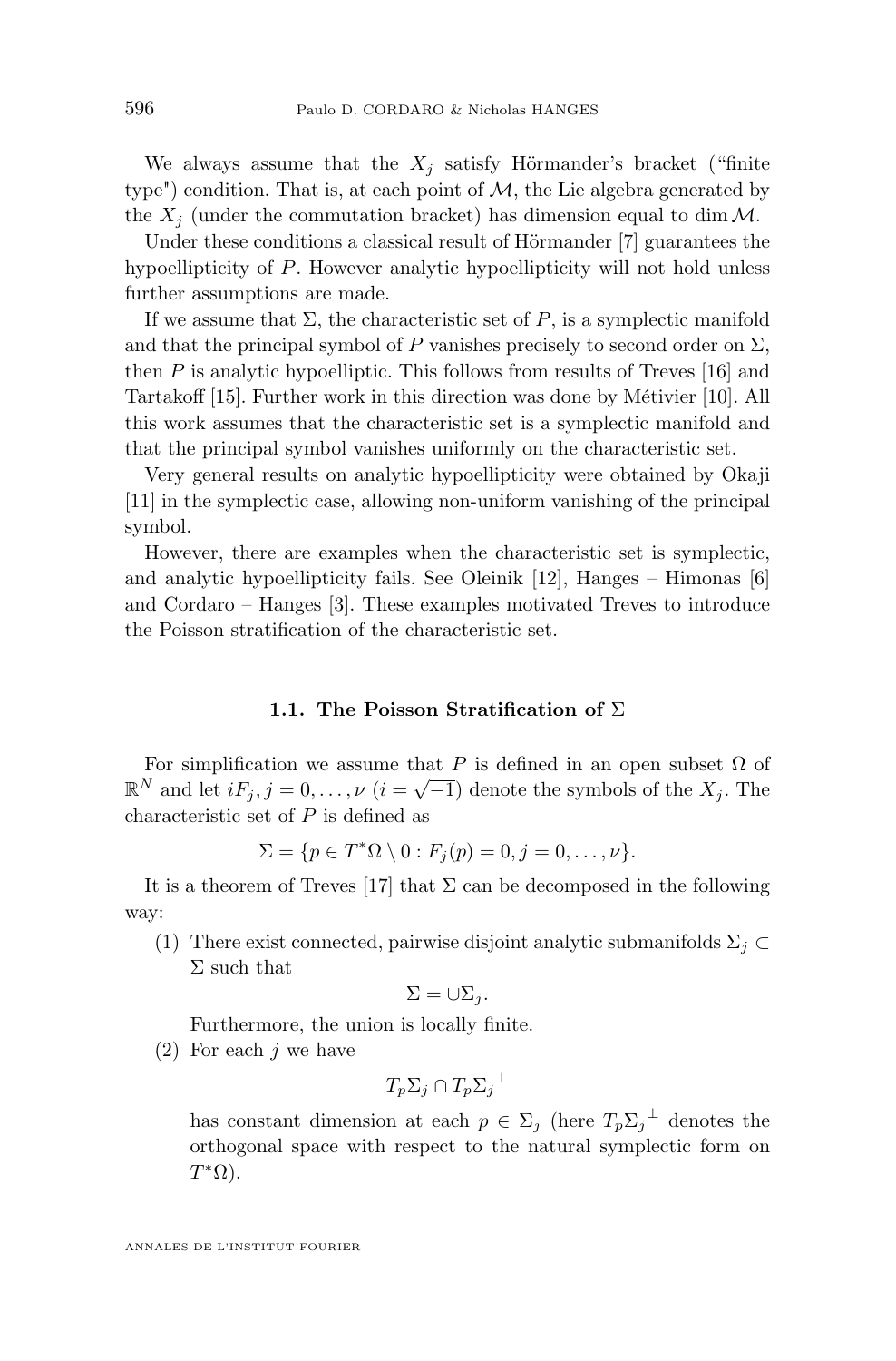- <span id="page-3-0"></span>(3) There exists, for each j, an integer  $n_i$  such that  $F_I$  vanishes on  $\Sigma_i$  for all  $|I| < n_i$ , but for each  $p \in \Sigma_i$ , there exists I with  $|I| =$  $n_i$  such that  $F_I(p) \neq 0$ . Note that if  $I = (i_1, \ldots, i_q)$ , then  $F_I =$  ${F_{i_1}, \ldots, F_{i_{q-1}, F_{i_q}}, \ldots}.$
- (4) Each  $\Sigma_i$  is maximal with respect to properties (2) and (3). Each  $\Sigma_i$  is called a *Poisson stratum* of  $\Sigma$ .

#### **1.2. Treves' Conjecture**

Treves' conjecture [\[17\]](#page-25-0) asserts that the following statement is true: (S) *For* P *to be analytic hypoelliptic on* Ω *it is necessary and sufficient that every Poisson stratum of* Σ *be symplectic.*

Treves' conjecture is consistent with all known results. However, the analog of the conjecture is not true in the global sense or in the sense of germs. See Cordaro–Himonas [\[4\]](#page-24-0) and Hanges [\[5\]](#page-24-0). Also, the contribution of Bove, Derridj, Tartakoff [\[1\]](#page-24-0) is a very interesting generalization of [\[5\]](#page-24-0). Indeed, these papers have motivated Treves to give a more generalized conjecture, see [\[18\]](#page-25-0). For this we need to introduce the concept of bicharacteristic leaves.

On each stratum  $\Sigma_j$  the association  $p \mapsto T_p \Sigma_j \cap T_p \Sigma_j^{\perp}$  defines a vector subbundle of  $T\Sigma_j$  which is closed under Lie brackets. By the Frobenius theorem we can foliate  $\Sigma_j$  by leaves  $\mathcal L$  such that  $T\mathcal L = (T\Sigma_j \cap T\Sigma_j^{\perp})|_{\mathcal L}$ . Such leaves L are called *bicharacteristic leaves of the operator* P.

The generalized Treves conjecture can be stated as follows:

(C) *For* P *to be analytic hypoelliptic on* Ω *it is necessary and sufficient that every bicharacteristic leaf is vertical and relatively compact in*  $T^*\Omega$ *.* 

Note that here *vertical* means that the set is either empty or projects (under the canonical projection  $\pi : T^*\Omega \to \Omega$ ) to a point.

#### **1.3. The main result**

The following theorem is our main result, which follows from the work of Okaji [\[11\]](#page-24-0). In particular this establishes Treves' conjecture (in the positive direction) in the codimension two case. Our goal here is to give a simple, self-contained proof of this.

THEOREM 1.2. — Let  $\Omega \subset \mathbb{R}^N$  be open and let  $X_0, \ldots, X_{\nu}$  be real *valued, real analytic vector fields on* Ω *which satisfy Hörmander's condition.* Let P have the form  $(1.1)$  with  $\Sigma$  the characteristic set of P. Let  $p \in \Sigma$ . We *assume that near* p*,* Σ *is a symplectic Poisson stratum of codimension 2. Then* P *is analytic hypoelliptic at* p*.*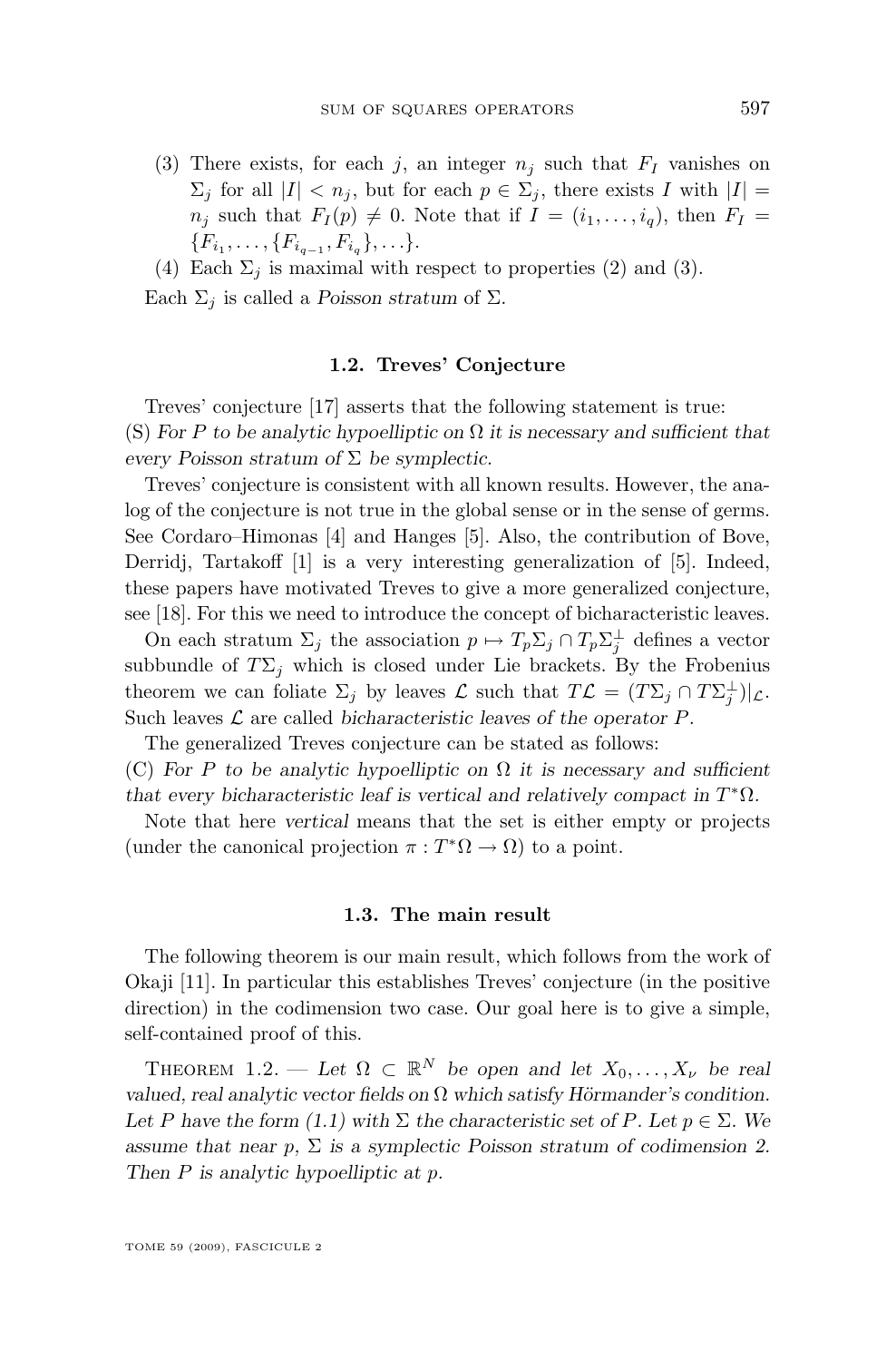This means that whenever  $u \in \mathcal{D}'(\Omega)$ , with  $p \notin WF_A(Pu)$ , it follows that  $p \notin WF_A(u)$ . Note that  $\mathcal{D}'(\Omega)$  denotes the space of distributions on  $\Omega$  and  $WF_A(u)$  denotes the analytic wave front set of u.

The proof of Theorem [1.2](#page-3-0) is given in the next three sections. In section 2 the geometric assumption is discussed. We make a detailed study of symplectic Poisson strata of codimension two. In particular we choose local coordinates which are convenient for the analysis. In sections [3](#page-7-0) and [4](#page-13-0) we prove the regularity result. We work in special coordinates given in section [3.](#page-7-0) We use a version of the FBI transform specially suited to our needs. A key tool is the Green's function for an associated ordinary differential operator. Finally we employ a simple symbolic calculus based on the work of Sjöstrand [\[14\]](#page-24-0) to estimate error terms.

Finally we remark that once the operator  $P$  of Theorem [1.2](#page-3-0) is written in the special coordinates of section [3,](#page-7-0) then the regularity result proved in section [4,](#page-13-0) also follows from the main result of [\[11\]](#page-24-0). Our methods are much different from those of [\[11\]](#page-24-0) and it is our belief that our technique will extend to strata of higher codimension. We can also obtain optimal Gevrey regularity results in the codimension two case with our techniques. This result will appear elsewhere.

#### **2. The Geometric Hypothesis**

#### **2.1. Preliminaries**

Let U be an open set of  $\mathbb{R}^{2N}$ , equiped with the standard symplectic structure. We assume given real-analytic functions  $F_0, \ldots, F_\mu$  on U and we let

$$
\Sigma \doteq \{ p \in U : F_j(p) = 0, j = 0, \dots, \mu \}.
$$

In other words,  $\Sigma$  is the locus of the ideal I spanned by  $F_0, \ldots, F_{\mu}$ .

Given  $p \in U$  we shall denote by  $\mathbf{I}_p$  the ideal of germs of real-analytic functions at p spanned by the germs  $\mathbf{F}_0 \dots, \mathbf{F}_{\mu}$  of the functions  $F_0, \dots, F_{\mu}$ at p.

Given  $k \geqslant 1$  we shall consider the ideals  $I_p^k$  spanned by the germs of Poisson brackets of length  $\ell \leq k$  at p

$$
\mathbf{F}_J \doteq \{ \mathbf{F}_{j_\ell}, \dots \{ \mathbf{F}_{j_1}, \mathbf{F}_{j_0} \} \dots \}, \quad J = (j_0, \dots, j_\ell).
$$

Thus we have an ascending chain of ideals  $I_p = I_p^0 \subset I_p^1 \subset \ldots \subset I_p^k \subset$  $\mathbf{I}_{p}^{k+1}\subset\ldots$ 

Needless to say that the ideals  $I_p^k$  are generated by global sections.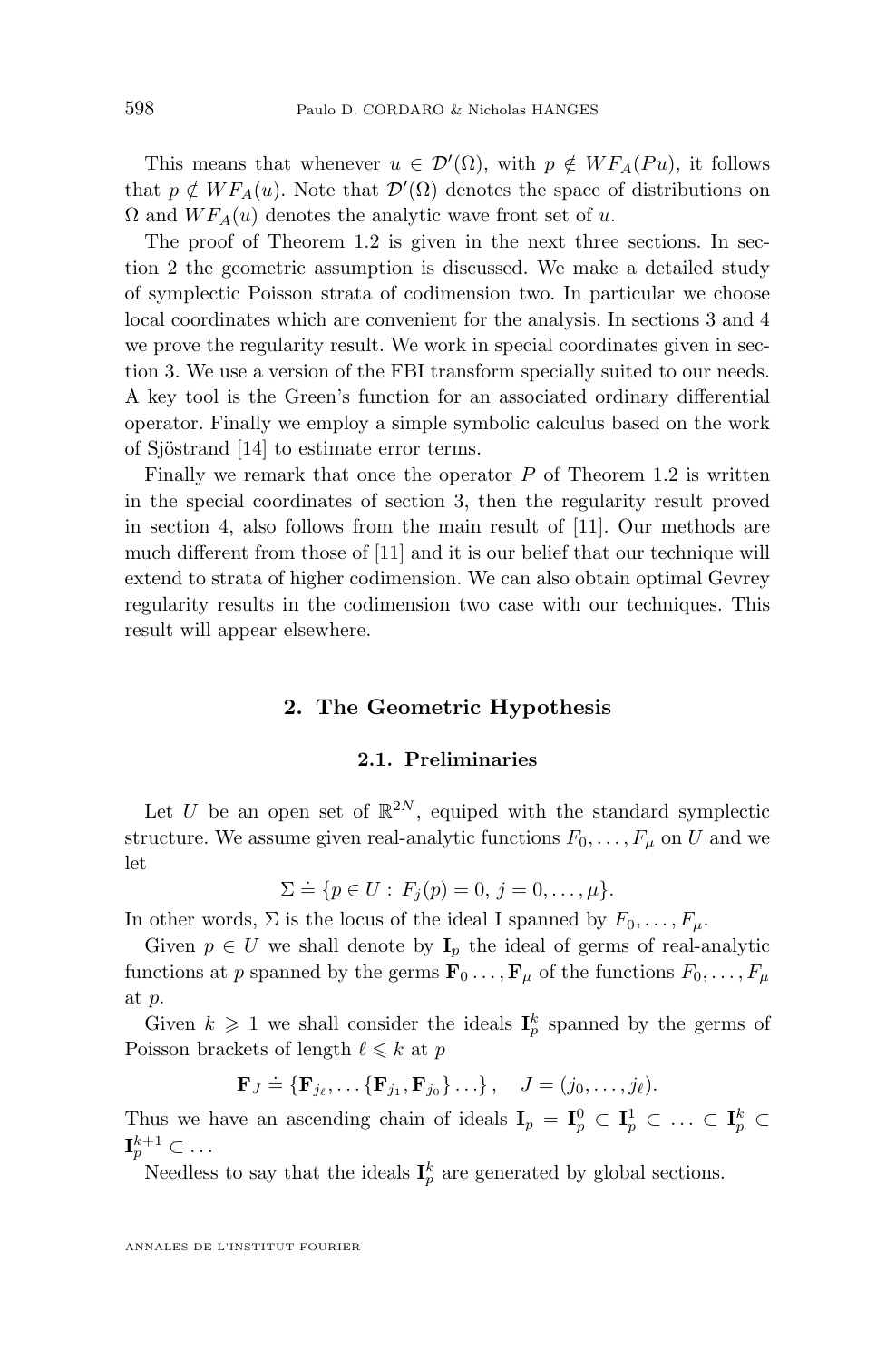<span id="page-5-0"></span>Our main hypothesis, which will be assumed throughout, is the validity of the *microlocal version* of the Hörmander finite type condition, that is, for every  $p \in U$  there is  $k \in \mathbb{N}$  such that  $\mathbf{I}_p^k$  equals the space of germs of all real-analytic functions at  $p$ . The smallest  $k$  for which this property holds is then denoted by  $\rho(p)$ .

LEMMA 2.1.  $-\rho$  *is upper semicontinuous.* 

*Proof.* — We must show that each point  $p_0$  has an open neighborhood  $V_0$ such that  $\rho(p) \leq \rho(p_0)$  for  $p \in V_0$ . Since the germ of the constant function 1 at  $p_0$  belongs to  $\mathbf{I}_{p_0}^{\rho(p_0)}$  there are  $a_I$ , real-analytic in an open neighborhood  $V_0$  of  $p_0$ , such that

$$
\sum a_I F_I = 1 \quad \text{in } V_0,
$$

where  $F_I$  are multiple Poisson brackets of the functions  $F_0, \ldots, F_\mu$  of length  $\leq \rho(p_0)$ . But then, for any  $p \in V_0$ , the germ of the constant function 1 at p belongs to the ideal spanned by the germs of the  $F_I$  at p. Hence  $\rho(p) \leqslant \rho(p_0).$ 

We shall then say that  $\Sigma$  *satisfies property* ( $\star$ ) *with respect to* **I** *if*  $\rho$  *is constant on* Σ*.*

#### **2.2. A model**

We now take  $\Omega \subset \mathbb{R}^{m+1}$ , an open neighborhood of the origin, where the coordinates are written as  $(x, t) = (x_1, \ldots, x_m, t)$  and let  $U = \Omega \times$  $(\mathbb{R}^{m+1} \setminus \{(0,0)\})$ , where now the coordinates are written as  $(x, t, \xi, \tau)$  $(x_1, \ldots, x_m, t, \xi_1, \ldots, \xi_m, \tau)$ . We shall take

(2.1) 
$$
F_0 = \tau
$$
,  $F_j(x, t, \xi) \doteq f_j(x, t, \xi) = \sum_{\ell=1}^m a_{j\ell}(x, t)\xi_\ell$ ,  $j = 1, ..., \mu$ .

We assume that, in an open and conic neighborhood  $V_0$  of  $p_0 = (0, 0; \xi_0, 0)$ ,  $\Sigma$  is a symplectic manifold of codimension 2. Thus we can assume that  $\Sigma$ is defined, in  $V_0$ , by the equations  $\tau = 0$ ,  $t - \lambda(x, \xi) = 0$ , where  $\lambda$  is realanalytic in a conic neighborhood  $W_0$  of  $(0, \xi_0)$  and positively homogeneous of degree zero. In other words we are assuming

$$
\Sigma \cap V_0 = \{ (x, \lambda(x, \xi); \xi, 0) : (x, \xi) \in W_0 \}.
$$

We shall also assume that  $\Sigma$  satisfies property  $(\star)$  with respect to the ideal generated by  $f_0, \ldots, f_\mu$  in  $V_0$ .

We start by proving the following: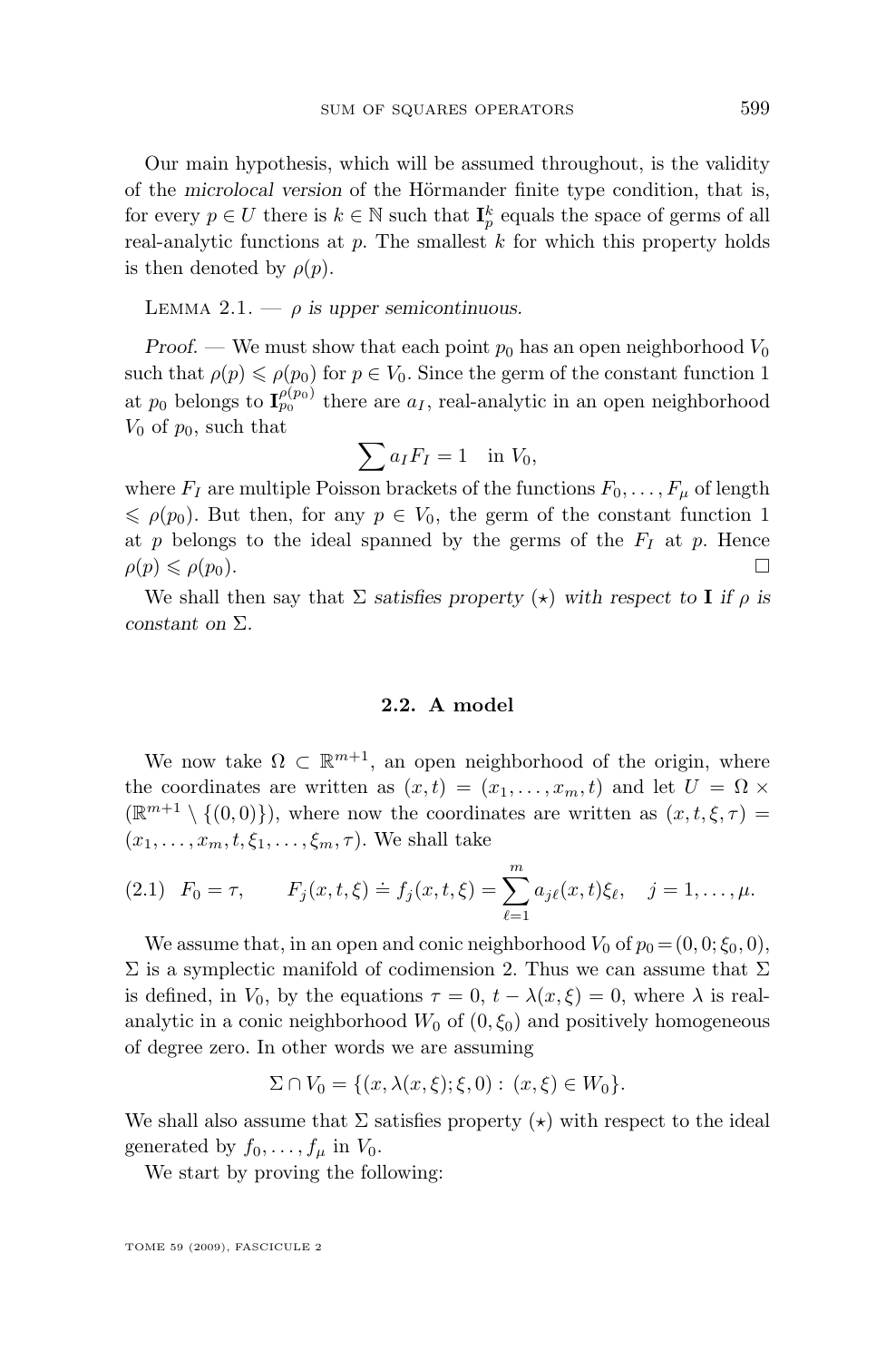<span id="page-6-0"></span>LEMMA 2.2. — Let g be a real-analytic function in  $V_0$  vanishing in  $\Sigma \cap$  $V_0$ *.* If  $p \in \Sigma \cap V_0$  and if  $(\partial_t g)(p) = 0$  then the Hamilton vector field  $H_q$ *vanishes at* p*.*

*Proof.* — Indeed we have  $g(x, \lambda(x, \xi), \xi) = 0$  for all  $(x, \xi) \in W_0$ . Differentiation of this expression with respect to  $x_\ell$  and  $\xi_q$  proves the result.  $\Box$ 

LEMMA 2.3. — Let  $p \in \Sigma \cap V_0$  and suppose that, for some  $r \geq 1$ , we *have*  $(\partial_t^s f_j) = 0$  *in*  $\Sigma \cap V_0$  *for all*  $j = 1 \dots, \mu$  *and all*  $s \in \{0, \dots, r - 1\}$ *and that*  $(\partial_t^r f_j)(p) = 0$  *for all*  $j = 1 \ldots, \mu$ *. Then every Poisson bracket of*  $length \leq r$  *vanishes at p.* 

*Proof.* — Lemma [2.1](#page-5-0) implies that  $H_{\partial_t^s f_j}$  vanishes at p for all  $j = 1, ..., \mu$ and all  $s = 0, \ldots, r - 1$ . Consider then a general Poisson bracket of length  $\sigma \leqslant r$ 

$$
F = H_{f_{i_{\sigma}}} H_{f_{i_{\sigma-1}}} \dots H_{f_{i_1}} f_{i_0}.
$$

If  $i_{\sigma} = \ldots = i_1 = 0$  then  $F = (\partial_{t}^{\sigma} f_{i_0})$  vanishes at p by hypothesis. Otherwise let  $i_q$  be such that  $i_q \in \{1, \ldots, \mu\}$  and  $i_\sigma = i_{\sigma-1} = \ldots = i_{q+1}$ 0. We then have

$$
F = (\partial_t)^{\sigma - q} H_{f_{i_q}} G
$$

for some  $G$ . Now given any  $g$  we have

$$
\partial_t H_g = H_g \partial_t + [\partial_t, H_g] = H_g \partial_t + H_{\partial_t g}.
$$

Applying this remark to the expression of  $F$  we see that  $F$  can be expressed as a sum of terms, each of them starting as  $H_{\partial_t^j f_{i_q}} \dots$ , with  $j = 0, \dots, \sigma - q$ . Since  $q \geq 1$  it follows that  $\sigma - q \leq \sigma - 1 \leq r - 1$  and hence F vanishes at  $p$ .

We then have

PROPOSITION 2.4. — Let  $\kappa \doteq \rho(p)$  for  $p \in \Sigma \cap V_0$ . Then there are  $j_0$  and  $V'_0$ , an open neighborhood of  $p_0 = (0, 0; \xi_0, 0)$  in  $\Sigma \cap V_0$ , such that  $\partial_t^{\kappa} f_{j_0} \neq 0$ *in*  $V'_0$  and  $\partial_t^p f_j = 0$  *on*  $V'_0$  *for all*  $0 \leq p < \kappa$  *and*  $j = 1 \dots, \mu$ *.* 

*Proof.* — There is  $\beta \in \mathbb{N}$  such that  $\partial_t^p f_j = 0$  on  $\Sigma \cap V_0$  for every  $p =$  $0, 1, \ldots, \beta$  and  $j = 1, \ldots, \mu$  and such furthemore that  $(\partial_t^{\beta+1} f_q)(A) \neq 0$  for some q and some  $p \in \Sigma \cap V_0$ . From Lemma 2.3 we obtain  $\beta + 1 = \kappa$ . We now claim the existence of  $j_0 \in \{1, ..., \mu\}$  such that  $(\partial_t^{\kappa} f_{j_0})(p_0) \neq 0$ . Indeed if this were not true Lemma 2.3 would again imply that all Poisson brackets of length  $\leq \beta$  vanish at  $p_0$  and consequently  $\rho(p_0) > \beta = \rho(p)$ , which is a contradiction.

Application of Taylor's formula then gives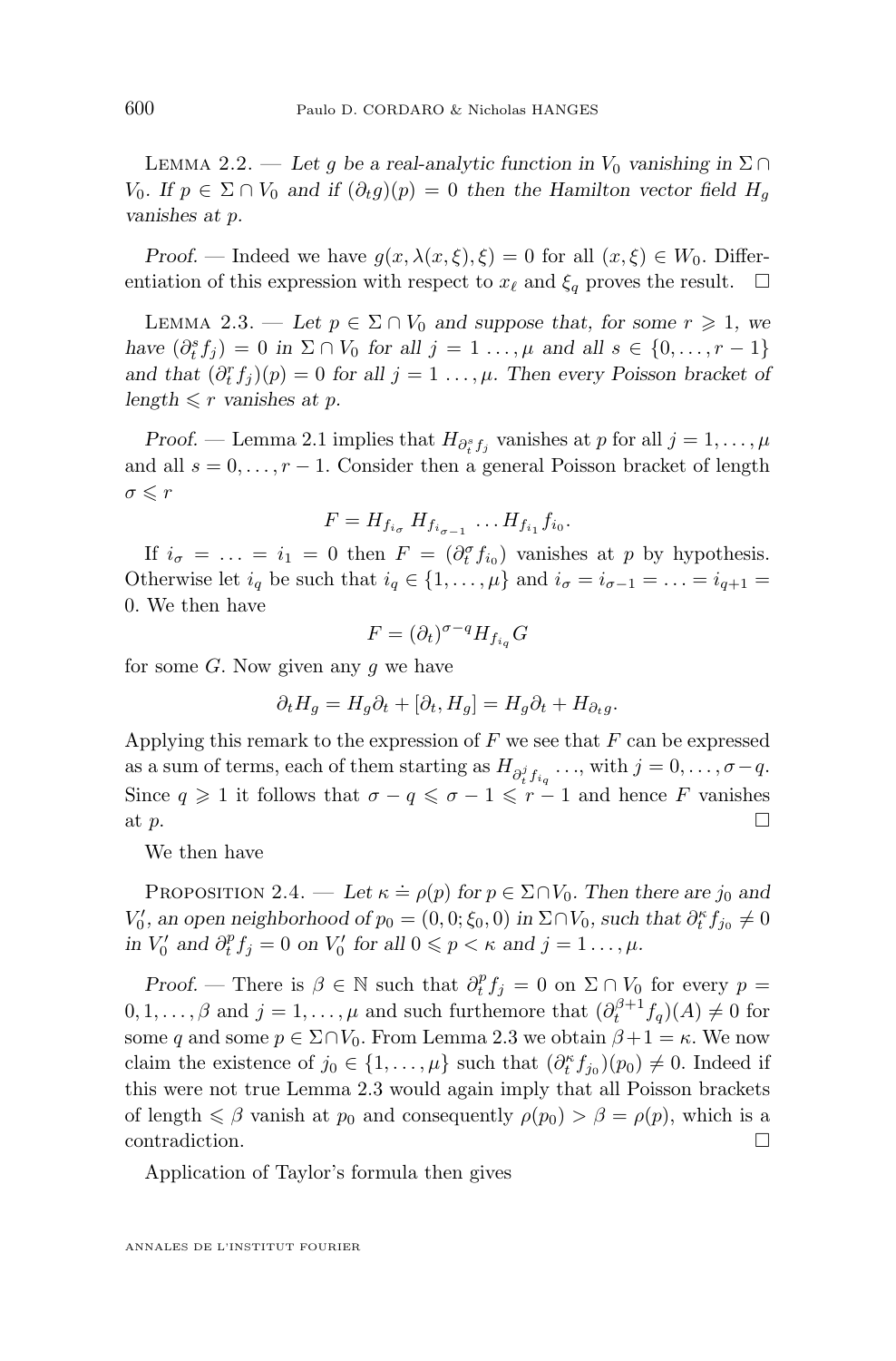<span id="page-7-0"></span>Corollary 2.5. — *Same hypotheses of Proposition [2.4.](#page-6-0) We can write, for*  $(x, t)$  *near*  $(0, 0)$  *and*  $\xi$  *in a conic neighborhood of*  $\xi_0$ *,* 

$$
f_j(x, t, \xi) = (t - \lambda(x, \xi))^{\kappa} E_j(x, \xi) + \mathcal{O}\left((t - \lambda(x, \xi))^{\kappa + 1} |\xi|\right)
$$

where  $E_i$  *is positively homogeneous of degree one and* 

$$
E(x,\xi) = \sum_{j=1}^{m} E_j(x,\xi)^2
$$

*is an elliptic symbol of degree 2 defined in a conic neighborhood of*  $(0, \xi_0)$  $\text{in } \mathbb{R}^m \times (\mathbb{R}^m \setminus \{0\}).$ 

*Remark 2.6. —* Still under the hypotheses of Proposition 1, since every Poisson bracket of length  $\leq \kappa - 1$  vanishes identically on  $\Sigma \cap V_0$ , we in particular have

 $\partial_t^p \{f_j, f_k\} = 0$  in  $\Sigma \cap V_0$  for all  $j, k$  and all  $0 \leqslant p \leqslant \kappa - 2$ .

Thus

$$
\{f_j, f_k\}(x, t, \xi) = O((t - \lambda(x, \xi))^{\kappa - 1}|\xi|)
$$

for  $(x, t)$  near  $(0, 0)$  and  $\xi$  in a conic neighborhood of  $\xi_0$ .

#### **3. Proof of Theorem [1.2](#page-3-0) (beginning)**

#### **3.1. First reduction**

We recall that we are dealing with a "sum of squares operator" of the form [\(1.1\)](#page-1-0) which is defined in an open subset  $\Omega$  of  $\mathbb{R}^N$ . Here  $X_0, X_1, \ldots, X_\mu$ are real-analytic, real vector fields defined in  $\Omega$ . Our main hypotheses are the following:

[H1] The vector fields  $X_0, X_1, \ldots, X_\mu$  satisfy Hörmander condition.

[H2] Near a characteristic point  $p_0 \in T^*\Omega \setminus 0$  the characteristic set is a two-codimensional symplectic manifold which satisfies property  $(\star)$  with respect to ideal generated by the symbols of the vector fields  $X_0, \ldots, X_u$ .

Assume, without loss of generality, that the base projection of  $p_0$  is the origin. [H1] implies in particular that one of the vector fields does not vanish at the origin. We choose local coordinates  $(x_1, \ldots, x_m, t)$ , where  $N = m+1$ , in such a way that  $X_0 = \partial/\partial t$ . Let

$$
X_j = b_j(x, t)\partial_t + \sum_{k=1}^m a_{j,k}(x, t)\partial_{x_k}, \qquad j = 1, \dots, \mu.
$$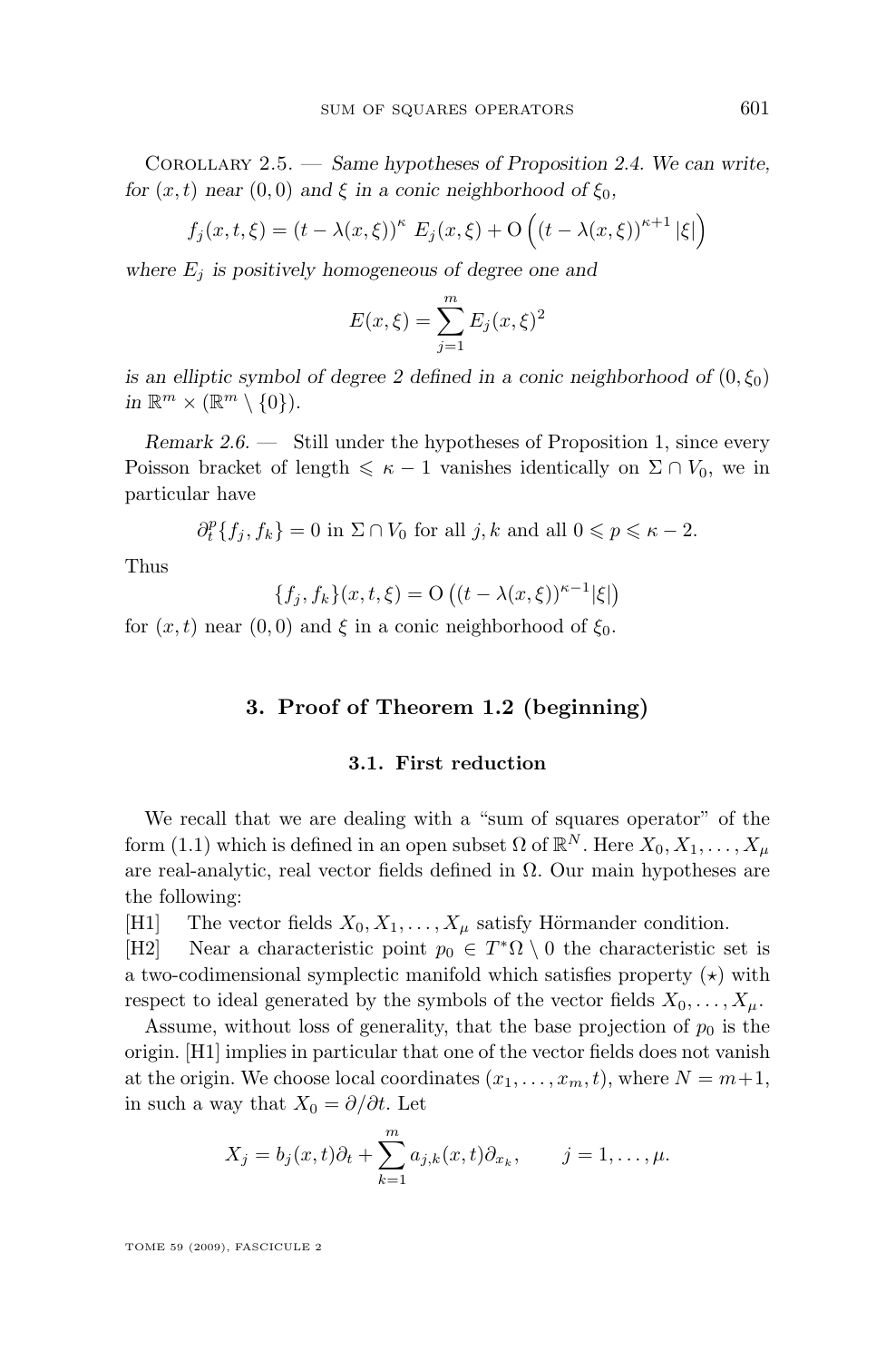According to our previous notation we can write

$$
X_j = b_j(x, t)\frac{\partial}{\partial t} + f_j(x, t, \partial_x).
$$

If we denote the dual coordinates as  $(\xi_1, \ldots, \xi_m, \tau)$  it follows that the characteristic set of  $P$  is defined by the vanishing of the functions  $(2.1)$ .

Define a positive definite matrix  $D_{jk}(x, t)$  by

$$
\frac{1}{A(x,t)}\sum_{j,k=1}^{\mu}D_{jk}(x,t)v_jv_k=|v|^2-\left(\sum_{j=1}^{\mu}\frac{b_j(x,t)}{A(x,t)^{1/2}}v_j\right)^2,
$$

where  $v = (v_1, \ldots, v_\mu) \in \mathbb{R}^\mu$  and  $A = 1 + \sum b_j^2$ .

By a direct computation it can be seem that

$$
P = Q + a^{\bullet}(x,t)\partial_t + \sum_{j=1}^{\mu} \left[ b_j^{\bullet}(x,t)f_j(x,t,\partial_x) + c_j^{\bullet}(x,t)(\partial_t f_j)(x,t,\partial_x) \right],
$$

where  $a^{\bullet}, b^{\bullet}_j$  and  $c^{\bullet}_j$  are real-analytic and real-valued and Q is the operator

$$
Q \doteq A(x,t) \left[ \left( \partial_t + \frac{1}{A(x,t)} \sum_{j=1}^{\mu} b_j(x,t) f_j(x,t, \partial_x) \right)^2 + \sum_{j,k=1}^{\mu} D_{jk}(x,t) f_j(x,t, \partial_x) f_k(x,t, \partial_x) \right].
$$

We shall now perform a diffeomorphism near the origin in  $\mathbb{R}^{m+1}$  of the form

(3.1) 
$$
x' = x'(x, t), \qquad t' = t
$$

such that the vector field  $\partial/\partial t + \sum b_j f_j(x, t, \partial_x)/A$  becomes  $\partial/\partial t'$ . We consider the local (symplectic) diffeomorphism of  $T^*\Omega$  defined near  $A =$  $(0, 0, \xi_0, 0)$  and associated to  $(3.1)$ : it can be written as

$$
(x,t,\xi,\tau)\mapsto (x',t',\xi',\tau')=\chi(x,t,\xi,\tau)
$$

where (3.2)

$$
x' = x'(x, t),
$$
  $t' = t,$   $\xi' = M(x, t)\xi,$   $\tau' = \tau + \sum_{j=1}^{\mu} \frac{b_j(x, t)}{A(x, t)} f_j(x, t, \xi)$ 

and  $M(x,t)$  is the transpose of the matrix  $(\partial x'/\partial x)^{-1}$  at  $(x,t)$ .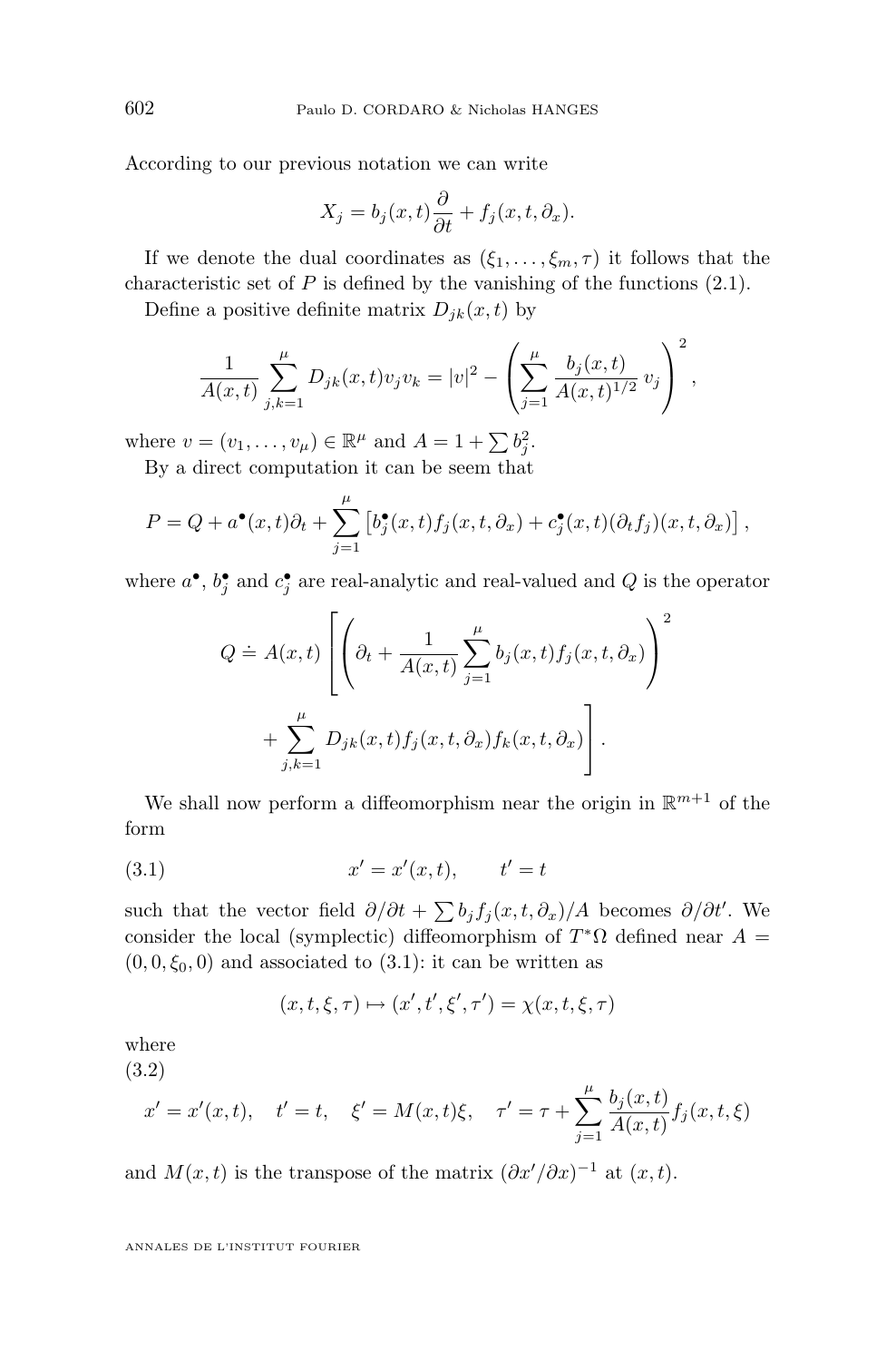<span id="page-9-0"></span>We write  $A^{\sharp} = A \circ \chi^{-1}$ ,  $f_j^{\sharp} = f_j \circ \chi^{-1}$ , etc... Since  $\chi$  is a symplectic diffeomorphism, property  $(\star)$  remains true for the ideal **I** generated by  $f_j^{\sharp}$ ,  $j = 0, 1, \ldots, \mu$ , where  $f_j$  are given by [\(2.1\)](#page-5-0). We have

$$
f_0^{\sharp}(x',t',\xi',\tau') = \tau' - \sum_{j=1}^{\mu} \frac{b_j^{\sharp}(x',t')}{A^{\sharp}(x',t')} f_j^{\sharp}(x',t',\xi')
$$

and then it is easily seem that the ideals  $\mathbf{I}_{X}^{q}$   $(q = 0, 1, \ldots)$  are also spanned by the germs at X of the Poisson brackets of length  $\leq q$  of the functions  $\tau', f_1^{\sharp}, \ldots, f_{\mu}^{\sharp}$ . Consequently, the conclusions of Corollary [2.5](#page-6-0) hold for the functions  $f_j^{\sharp}$  substituted for  $f_j$  and the variables  $(x', t', \xi', t')$  substituted for  $(x, t, \xi, \tau)$ .

As a further remark we observe that in the new variables P can be written as

$$
P = A^{\sharp}(x',t') \left[ \partial_{t'}^{2} + \sum_{j,k=1}^{\mu} D_{jk}^{\sharp}(x',t') f_{j}^{\sharp}(x',t',\partial_{x'}) f_{k}^{\sharp}(x',t',\partial_{x'}) \right] + a^{\bullet \sharp}(x',t') \left( \partial_{t'} + \sum_{j=1}^{\mu} \frac{b_{j}^{\sharp}(x',t')}{A^{\sharp}(x',t')} f_{j}^{\sharp}(x',t',\partial_{x'}) \right) + \sum_{j=1}^{\mu} \left[ b_{j}^{\bullet \sharp}(x',t') f_{j}^{\sharp}(x',t',\partial_{x'}) + c_{j}^{\bullet \sharp}(x',t') (\partial_{t}f_{j})^{\sharp}(x',t',\partial_{x'}) \right].
$$

Since finally we have

$$
(\partial_t f_j)^\sharp = (H_{f_0} f_j)^\sharp = H_{f_0^\sharp} f_j^\sharp = \partial_{t'} f_j^\sharp - \sum_k \left\{ \frac{b_k^\sharp}{A^\sharp} f_k^\sharp, f_j^\sharp \right\}
$$

and

$$
\left\{\frac{b_k^\sharp}{A^\sharp}f_k^\sharp,f_j^\sharp\right\}=f_k^\sharp\left\{\frac{b_k^\sharp}{A^\sharp},f_j^\sharp\right\}+\frac{b_k^\sharp}{A^\sharp}\left\{f_k^\sharp,f_j^\sharp\right\}
$$

we can apply Corollary [2.5](#page-6-0) and Remark [2.6](#page-7-0) to reach the conclusion that we can assume  $P$  written as

(3.3) 
$$
P = \partial_t^2 + \sum_{j,k=1}^{\mu} A_{jk}(x,t) X_j X_k + b(x,t) \partial_t + Y
$$

where:

(1)  $X_i$  and Y are real-analytic, real vector fields in  $\partial/\partial x_1, \ldots, \partial/\partial x_m$ defined in  $\Omega$ ;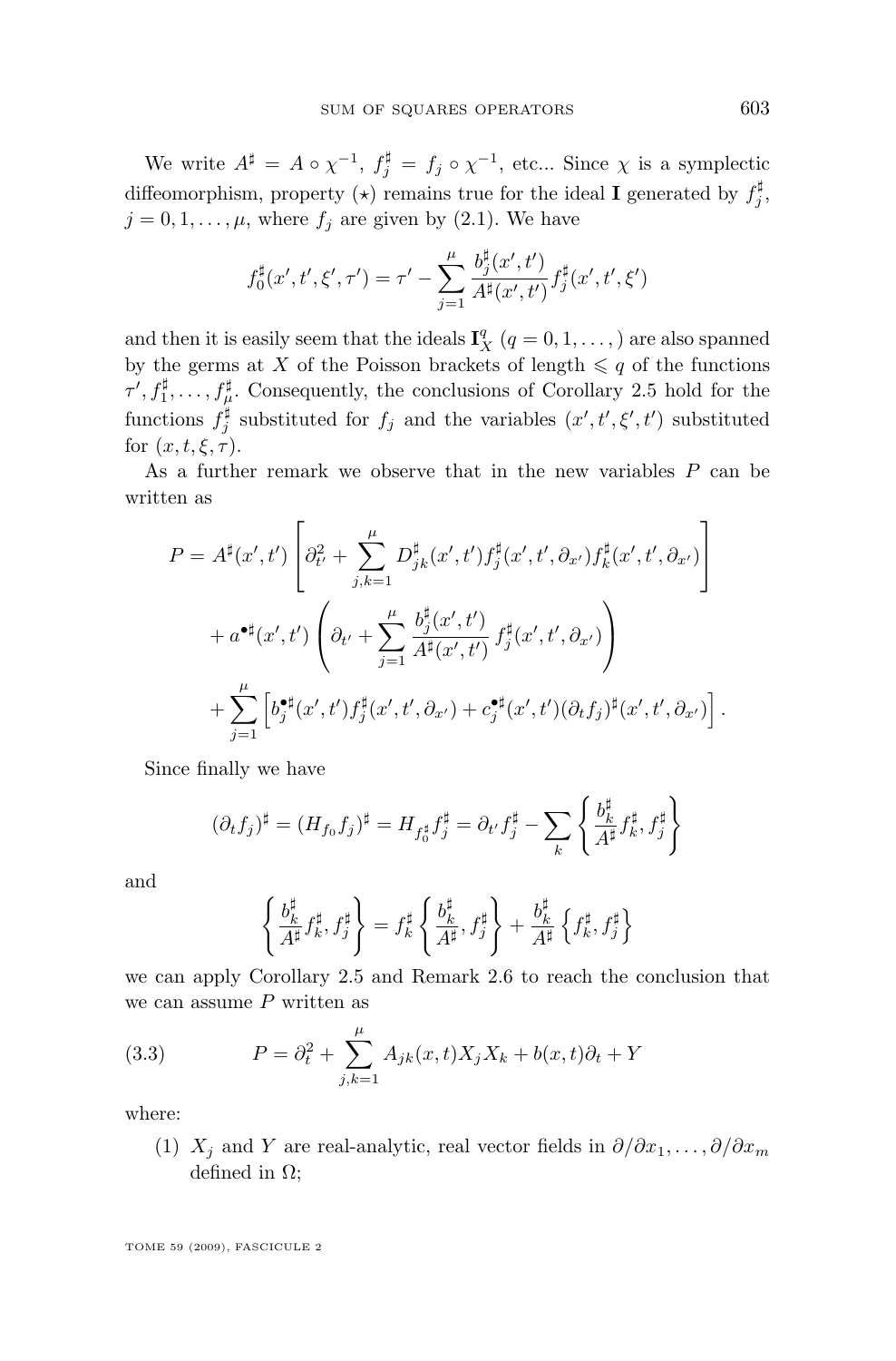(2) There exists  $C > 0$  such that

$$
\langle A\theta, \theta \rangle = \sum_{j,k=1}^{\mu} A_{jk}(x,t) \theta_j \theta_k \geqslant C |\theta|^2,
$$

for all  $\theta \in \mathbb{R}^{\mu}$  and  $(x, t) \in \Omega$ ;

- (3) b is a real-valued, real-analytic function;
- (4) The characteristic set is defined by the equations  $\tau = 0$ ,  $f_i(x, t, \xi) =$ 0, where  $f_j$  are such that  $X_j = f_j(x, t, \partial_x)$ .
- (5) The conclusions of Corollary [2.5](#page-6-0) hold for  $f_i$ .
- (6) If  $Y = g(x, t, \partial_x)$  then

$$
|g(x, t, \xi)| = \mathcal{O}\left((t - \lambda(x, \xi))^{\kappa - 1}|\xi|\right)
$$

for  $(x, t)$  near  $(0, 0)$  and  $\xi$  in a conic neighborhood of  $\xi_0$ .

#### **3.2. Final Simplification**

By Corollary [2.5](#page-6-0) we may write

$$
X_l = f_l(x, t, \partial_x) = \sum_{j=1}^m b_j^l(x, t)\partial_x,
$$

where

(3.4) 
$$
f_l(x,t,\xi) = (t - \lambda(x,\xi))^{\kappa} E_l(x,\xi) + O((t - \lambda(x,\xi))^{\kappa+1}|\xi|),
$$

for  $(x, t)$  near  $(0, 0)$  and  $\xi$  in a conic neighborhood of  $\xi_0$ .

Next we study the growth of each individual  $b_j^l(x, t)$ . We will show that for all  $l = 1, \ldots, \mu$  and  $j = 1, \ldots, m$  we have

(3.5) 
$$
b_j^l(x,t) = \mathcal{O}\left((t-\lambda(x,\xi))^{\kappa}\right),
$$

for  $(x, t)$  near  $(0, 0)$  and  $\xi$  in a conic neighborhood of  $\xi_0$ .

Indeed, differentiating with respect to  $\xi_i$  yields

$$
b_j^l(x,t) = (t - \lambda(x,\xi))^{\kappa-1} \frac{\partial \lambda}{\partial \xi_j}(x,\xi) E_\ell(x,\xi) + O\left((t - \lambda(x,\xi))^{\kappa}\right).
$$

Differentiating again with respect to  $\xi_i$  shows that  $(\partial \lambda / \partial \xi_i)E_l$  vanishes when  $t = \lambda(x, \xi)$ , and (3.5) follows.

We now define  $\lambda_0(x) = \lambda(x, \xi_0)$ . It follows from (3.5) that

(3.6) 
$$
b_j^l(x,t) = O((t - \lambda_0(x))^{\kappa}),
$$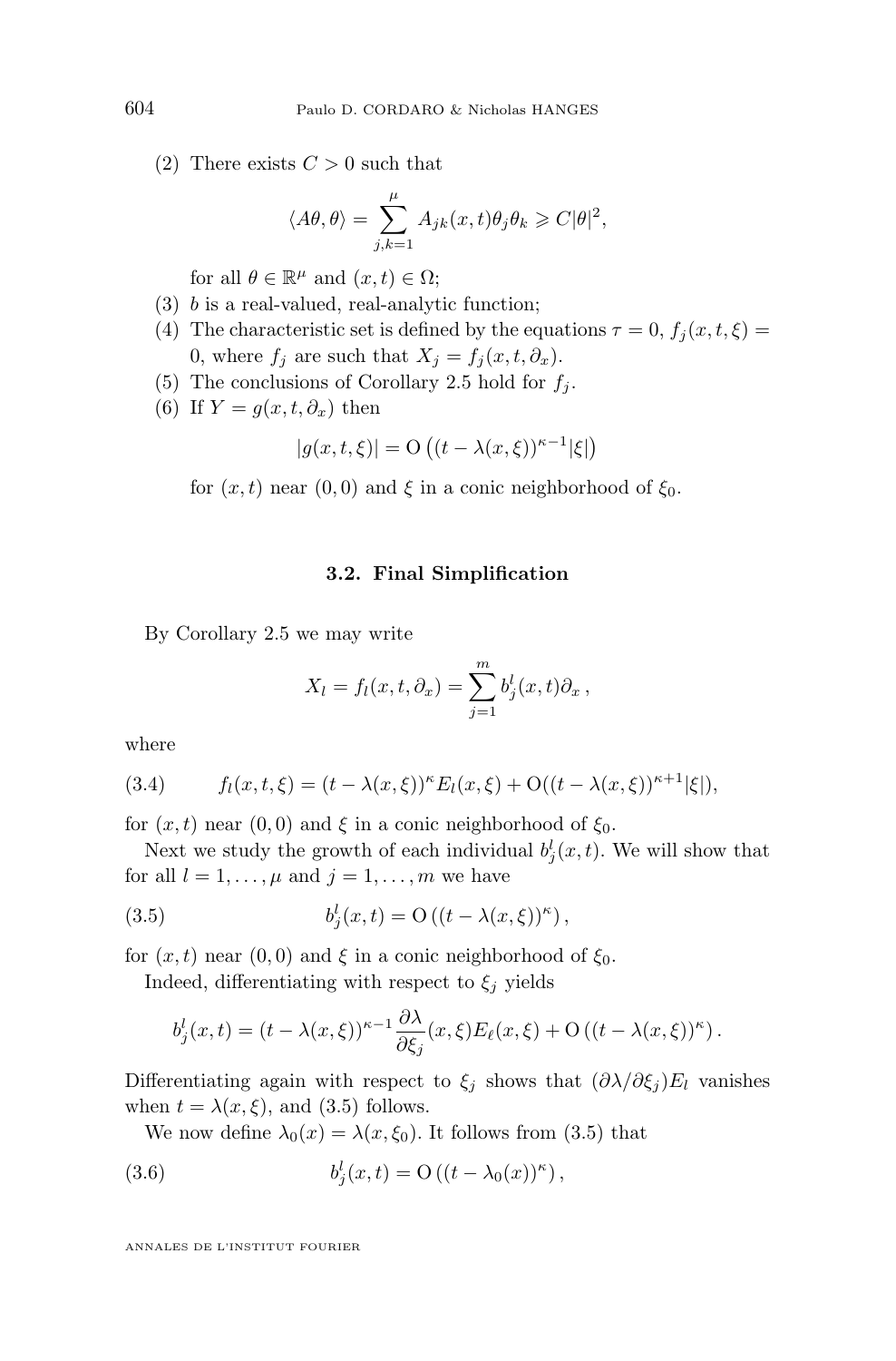<span id="page-11-0"></span>for  $(x, t)$  near  $(0, 0)$  and all l, j. A similar statement (with  $\kappa - 1$  in place of  $\kappa$ ) holds for the coefficients of the vector field Y. More precisely, we have

$$
f_j(x,t,\xi) = (t - \lambda_0(x))^{\kappa} E_j^{\flat}(x,\xi) + \mathcal{O}\left((t - \lambda_0(x))^{\kappa+1}|\xi|\right)
$$

where, by Corollary [2.5,](#page-6-0)

(3.7) 
$$
\sum_{j=1}^{\mu} E_j^{\flat}(x,\xi_0)^2 = \sum_{j=1}^{\mu} E(x,\xi_0)^2 > 0
$$

for all  $x$  near the origin.

We now make a change of variable near the origin in  $(x, t)$  space. We define new coordinates  $(y, s)$  as follows:

$$
y = x, \quad s = t - \lambda_0(x).
$$

Notice then that the corresponding covector changes as

$$
(\eta,\sigma)\mapsto (\xi+\tau(\nabla\lambda_0)(x),\tau).
$$

In particular  $(\xi_0, 0)$  is fixed under such transformation.

We start with P in the form  $(3.3)$ . In the new variables  $(y, s)$  we can write

$$
X_j = d_j^*(y, s) \frac{\partial}{\partial s} + f_j^*(y, s, \partial_y), \ Y = c^*(y, s) \frac{\partial}{\partial s} + g^*(y, s, \partial_y)
$$

where  $d^*(y, s) = (d_1^*(y, s), \dots, d_\mu^*(y, s)) = O(s^\kappa)$ , and  $g^*(y, s, \eta) = O(s^{\kappa-1}|\eta|)$ for s near 0. Notice moreover that

$$
f_j^*(y, s, \eta) = s^{\kappa} E_j^{\flat}(y, \eta) + \mathcal{O}(s^{\kappa+1}|\eta|).
$$

Hence, we can write [*cf.* [\(3.3\)](#page-9-0)]

$$
P = \partial_s^2 + \sum_{j,k=1}^{\mu} A_{jk}^*(y,s) (d_j^* \partial_s + f_j^*(y,s,\partial_y)) (d_k^* \partial_s + f_k^*(y,s,\partial_y))
$$
  
+  $b^*(y,s) \partial_s + g^*(y,s,\partial_y)$   
=  $G^* \{ \partial_s + h^*(y,s,\partial_y) \}^2 + \sum_{j,k=1}^{\mu} A_{jk}^{**}(y,s) f_j^*(y,s,\partial_y) f_k^*(y,s,\partial_y)$   
+  $b^{**}(y,s) \partial_s + g^{**}(y,s,\partial_y).$ 

Here  $G^* = 1 + \langle A^*d^*, d^* \rangle$  and  $\{A_{j,k}^{**}(y, s)\}\$  denotes the quadratic form

$$
\mathbb{R}^{\mu} \ni \theta \mapsto \langle A^*\theta, \theta \rangle - \left( \frac{\langle A^*d^*, \theta \rangle + \langle {}^t A^*d^*, \theta \rangle}{2G^*} \right)^2
$$

,

which is still positive definite in a small neighborhood of the origin in the  $(y, s)$ -space since  $d^*(y, s) = O(s^{\kappa})$ . Furthermore  $g^{**}(y, s, \eta) = O(s^{\kappa-1}|\eta|)$ .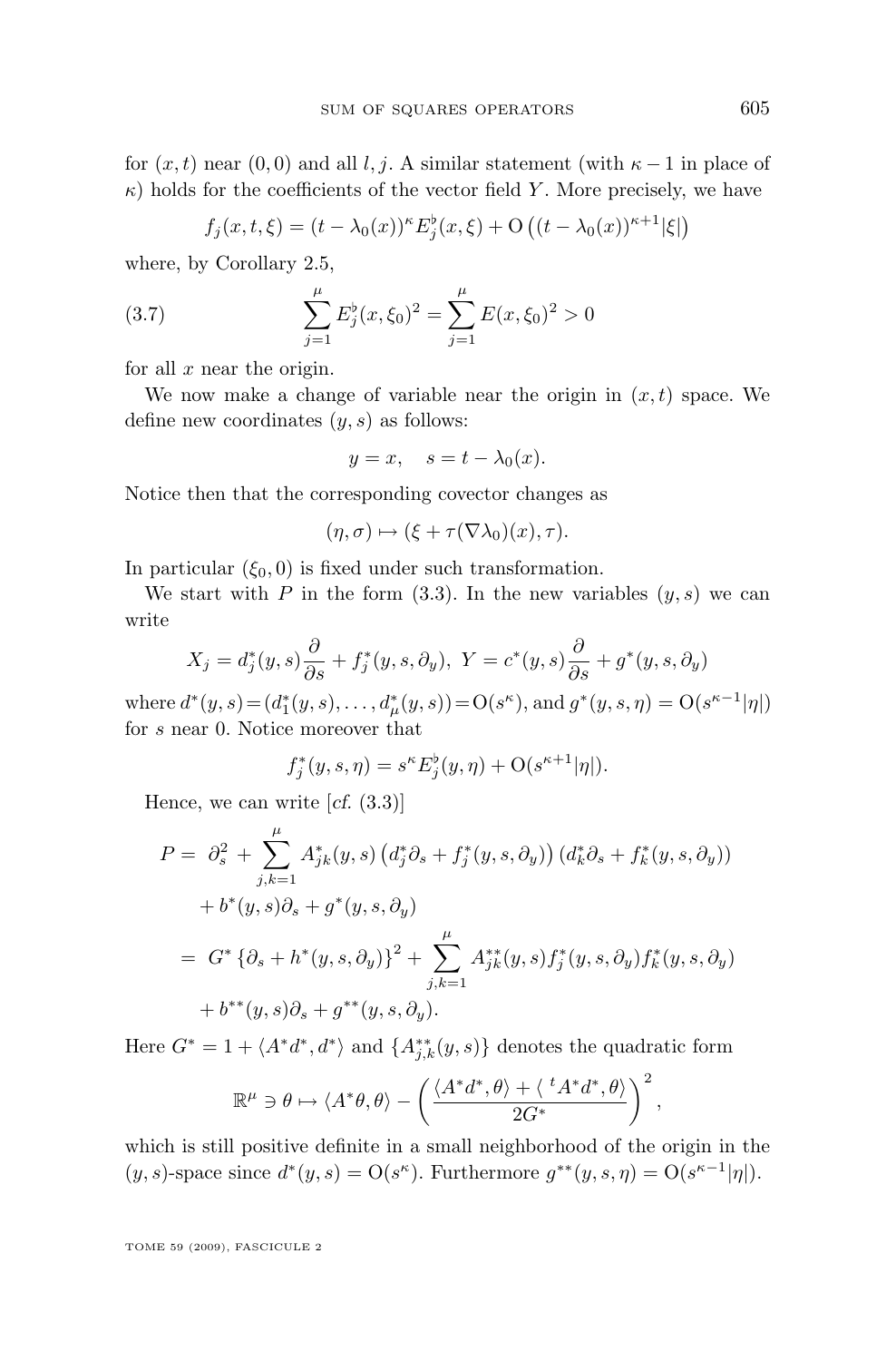It follows then, that after a new local diffeomorphim

$$
(y,s)\mapsto(x,t)=(x(y,s),s)
$$

which changes the vector field  $\partial_s + h^*(y, s, \partial_y)$  into  $\partial_t$ , we obtain the following form for  $P/G^*$  near the origin:

(3.8)

$$
P/G^* = \partial_t^2 + t^{2\kappa} \sum_{j,k=1}^{\mu} A_{jk}^{\circ}(x,t) Z_j(x,t,\partial_x) Z_k(x,t,\partial_x) + t^{\kappa-1} W(x,t,\partial_x)
$$

$$
+ b(x,t)\partial_t
$$

where  $A_{jk}^{\diamond}$  is positive definite for  $(x, t)$  near  $(0, 0)$ ,

$$
Z_j(x, t, \xi) = f_j^*(y(x, t), t, B(x, t)\xi)/t^{\kappa},
$$
  
 
$$
W(x, t, \xi) = g^*(y(x, t), t, B(x, t)\xi)/t^{\kappa-1}
$$

and  $B(x, t)$  denotes the transpose of the matrix  $(\partial x/\partial y)$  at  $(y(x, t), t)$ . Since  $x(y, t)$  can be chosen in such a way that  $x(0, 0) = 0$  and that  $\partial x/\partial y$  is the identity at the origin we have

$$
Z_j(x, t, \xi_0) = E_j(y(x, t), \xi_0) + O(t), \quad j = 1, \dots, \nu
$$

when  $(x, t)$  is near the origin. Hence  $(3.7)$  implies the existence of a constant  $C > 0$  such that

(3.9) 
$$
\sum_{j,k=1}^{m} A_{jk}^{\diamond}(x,t) Z_j(x,t,\xi) Z_k(x,t,\xi) \geq C |\xi|^2
$$

for  $(x, t)$  near the origin and ξ conically close to  $\xi_0$ .

We summarize what we have reached in the following key result:

Proposition 3.1. — *Same hypotheses as in Theorem [1.2.](#page-3-0) We can choose local coordinates*  $(x, t) \in \mathbb{R}^m \times \mathbb{R}$   $(m + 1 = N)$  *near the origin in such a* way that  $p = (0, 0; \xi_0, 0)$  and, up to a non vanishing analytic factor, the *operator* P *can be written as*

$$
(3.10)\ \ P = \partial_t^2 + t^{2\kappa} \sum_{j,k=1}^m a_{jk}(x,t) \partial_{x_j} \partial_{x_k} + t^{\kappa-1} \sum_{j=1}^m b_j(x,t) \partial_{x_j} + b(x,t) \partial_t,
$$

*where*  $\kappa \geq 1$  *is an integer,*  $a_{jk}$ ,  $b_j$ , *b* are real-valued, real-analytic functions *defined near the origin and, for some constant*  $C > 0$ *,* 

(3.11) 
$$
\sum_{j,k=1}^{m} a_{jk}(x,t)\xi_j\xi_k \geqslant C|\xi|^2
$$

*for*  $(x, t)$  *near*  $(0, 0)$  *and*  $\xi$  *in a conic neighborhood of*  $\xi_0$ *.* 

<span id="page-12-0"></span>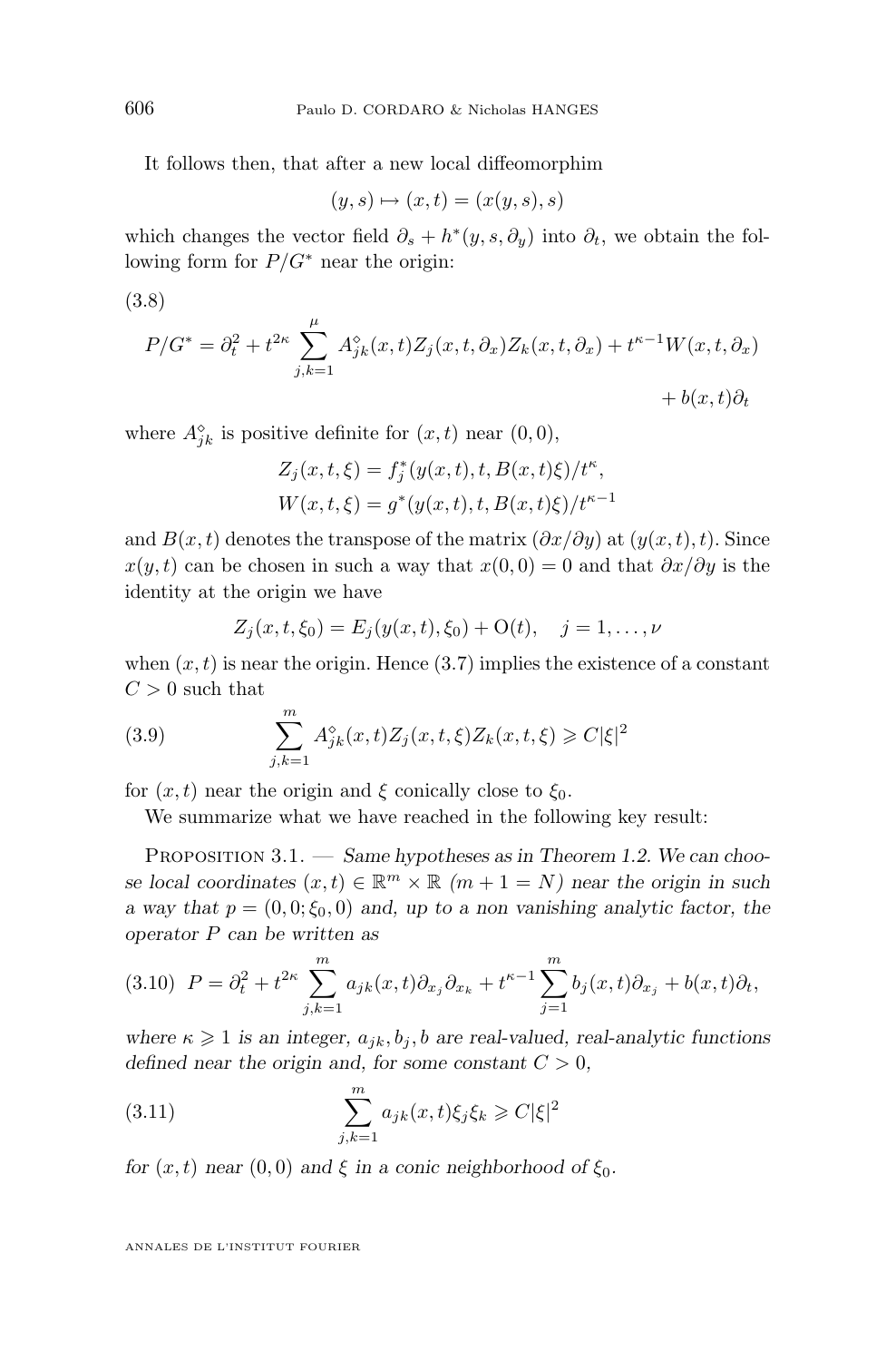#### **4. Proof of Theorem [1.2](#page-3-0) (conclusion)**

<span id="page-13-0"></span>Thanks to Proposition [3.1,](#page-12-0) the proof of Theorem [1.2](#page-3-0) will follow if the following slightly more general statement can be proved:

Proposition 4.1. — *Let* P *have the following form* (4.1)

$$
P = \partial_t^2 + t^{2\kappa} \sum_{j,k=1}^m a_{jk}(x,t) \partial_{x_j} \partial_{x_k} + t^{\kappa-1} \sum_{j=1}^m b_j(x,t) \partial_{x_j} + a(x,t) \partial_t + b(x,t),
$$

*where*  $\kappa \geq 1$  *is an integer and*  $a_{jk}$ ,  $b_j$ ,  $a$ ,  $b$  *are real-analytic functions defined near the origin, with*  $a_{jk}$ ,  $b_j$  *real valued (a, b are allowed to be complex valued). Assume also the validity of*  $(3.11)$  *for*  $(x, t)$  *near the origin and* ξ *conically close to*  $\xi_0$ *. Then if*  $u(x, t)$  *is a distribution near the origin such that*  $(0, 0; \xi_0, 0) \notin WF_A(Pu)$  *it follows that*  $(0, 0; \xi_0, 0) \notin WF_A(u)$ *.* 

From now on we shall work under this set-up.

#### **4.1. A preliminary reduction**

Let u be a distribution near  $(0,0) \in \mathbb{R}^{m+1}$  such that

(4.2) 
$$
(0,0;\xi_0,0) \notin WF_A(Pu).
$$

Our goal is to show that  $(0, 0; \xi_0, 0) \notin WF_A(u)$ . We now make some preliminary reductions involving u.

After multiplication by a smooth cutoff function we may assume that  $u$  has compact support, with  $(4.2)$  still satisfied. We now apply Corol-lary 8.4.13 of [\[8\]](#page-24-0). Let  $\Gamma \subset \mathbb{R}^{m+1}$  be a small (so that  $\Gamma$  contains no points of the form  $(0, \tau)$ ), closed, convex, proper cone containing  $(\xi_0, 0)$  as an interior point. Then there exist  $u_1, u_2 \in \mathcal{S}'(\mathbb{R}^{m+1})$ , the space of tempered distributions, such that  $u = u_1 + u_2$  and

(4.3) 
$$
WF_A(u_1) \subset \mathbb{R}^{m+1} \times \Gamma
$$

and

(4.4) 
$$
(0,0;\xi_0,0) \notin WF_A(u_2).
$$

It follows then that

(4.5) 
$$
(0,0;\xi_0,0) \notin WF_A(Pu_1).
$$

Furthermore we see that  $(0, 0; \xi_0, 0) \notin WF_A(u)$  if and only if  $(0, 0; \xi_0, 0) \notin$  $WF_A(u_1)$ . It is important to note that  $u_1$  has well defined traces on all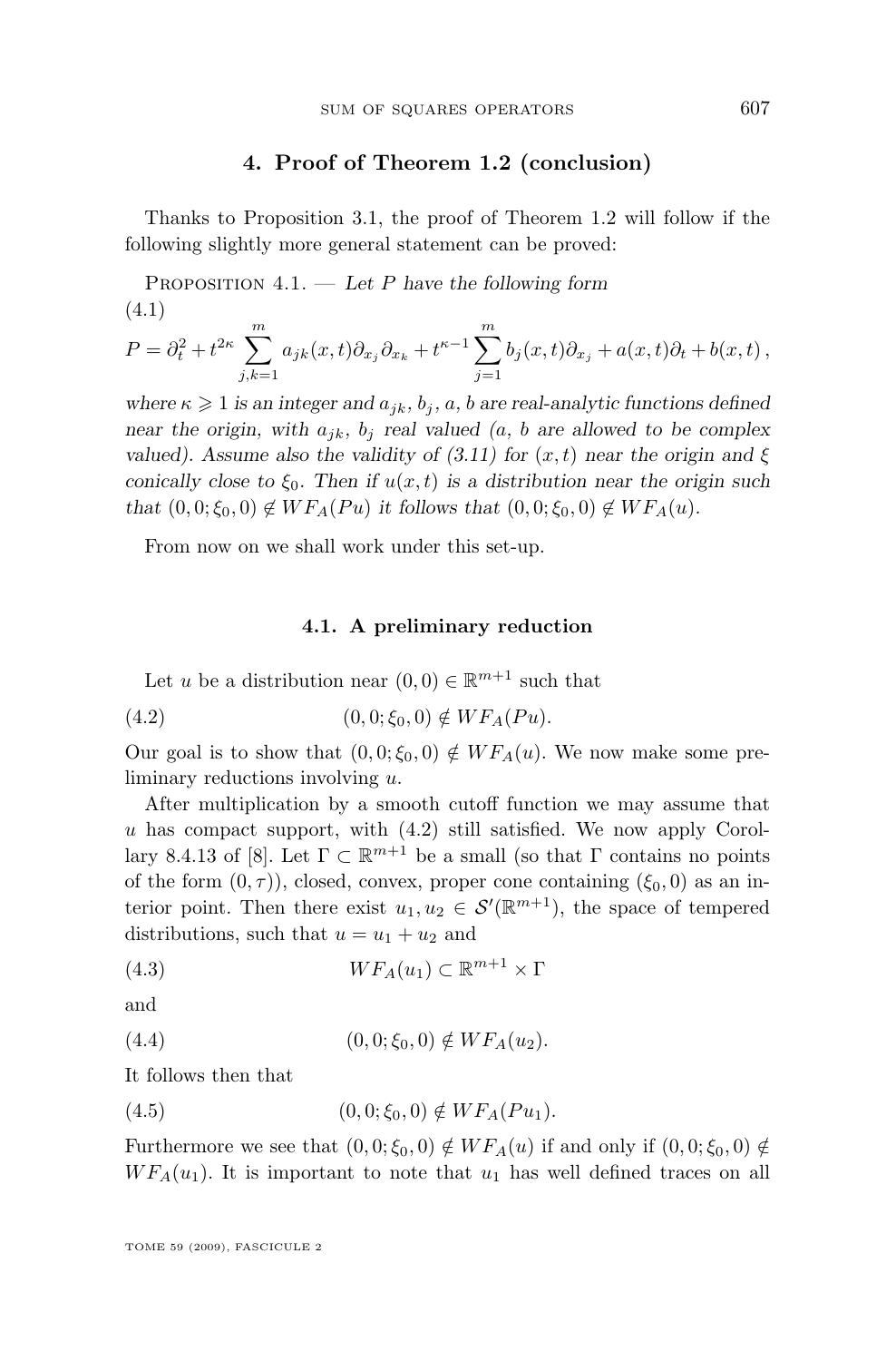<span id="page-14-0"></span>hyperplanes  $t = t_0$ , since Γ avoids the normals to these hyperplanes; this follows from Theorem 8.2.4 in [\[8\]](#page-24-0), whose proof also implies that  $u_1$  is a smooth function in  $t$  valued in the space of distributions in  $x$ .

Next let  $\chi(x) = \chi \in C_0^{\infty}(\mathbb{R}^m)$  with  $\chi \equiv 1$  near  $x = 0$ . Note that  $(0, 0; \xi_0, 0) \notin WF_A(P(\chi u_1))$  and that  $(0, 0; \xi_0, 0) \notin WF_A(u)$  if and only if  $(0, 0; \xi_0, 0) \notin WF_A(\chi u_1)$ . Next we will cut in the t variable. Let  $\varphi(t)$  be a smooth function with compact support, depending only on t. Assume that  $\varphi$  is identically equal to 1 near the origin. We have

(4.6) 
$$
P(\varphi \chi u_1) = \varphi P(\chi u_1) + \varphi'' \chi u_1 + 2\varphi'(\chi u_1)_t + a\varphi' \chi u_1.
$$

Because of (4.6), we see that  $(0, t; \xi_0, 0) \notin WF_A(\chi u_1)$  for all  $t \neq 0$  and small. Indeed, the characteristic set of P is defined, near  $(0, 0; \xi_0, 0)$  by  $t = \tau = 0$ . Hence it follows from (4.6) that

$$
(4.7) \qquad \qquad (0, t; \xi_0, 0) \notin WF_A(P(\varphi \chi u_1))
$$

for all  $t \in \mathbb{R}$ , as long as the support of  $\varphi$  is small enough.

Summing up, we have the right to assume, from the beginning, that  $u \in \mathcal{E}'(\mathbb{R}^{m+1}) \cap C^{\infty}(\mathbb{R}, \mathcal{D}'(\mathbb{R}^m))$  has support contained in an arbitrarily small neighborhood of the origin in  $\mathbb{R}^{m+1}$  and that

$$
(4.8) \qquad \qquad (0, t; \xi_0, 0) \notin WF_A(Pu)
$$

for all  $t \in \mathbb{R}$ .

Notice moreover that, if  $(Pu)_t \in \mathcal{D}'(\mathbb{R}^m)$  denotes the trace of  $Pu$  at t then

(4.9) (0; ξ0) ∈/ W FA((P u)t)

for all  $t \in \mathbb{R}$  (*cf.* Theorem 8.2.4 in [\[8\]](#page-24-0)).

*Remark 4.2.* — Our assumptions show that  $\Gamma = \mathcal{C}^0$ , where  $\mathcal{C}$  is an open convex cone, and  $\mathcal{C}^0$  denotes the dual cone. We now apply Theorem 8.4.15 of [\[8\]](#page-24-0). It follows that if U is a small neighborhood of the origin in  $\mathbb{R}^{m+1}$ and if V is an open convex cone with closure contained in  $\mathcal{C} \cup \{0\}$ , then there exist a function f holomorphic on  $U \times iV_{\delta}$ , of slow growth, such that  $u = \lim_{(y,s)\to(0,0)} f(\cdot + iy, \cdot + is)$ . Here the limit is of course taken when  $(y, s) \in V_{\delta}$  and exists in the sense of distributions on U.<sup>(1)</sup>

<sup>(1)</sup> Here, for  $\delta > 0$ ,  $V_{\delta}$  denotes the truncated cone  $\{(y,s) \in V : |(y,s)| < \delta\}.$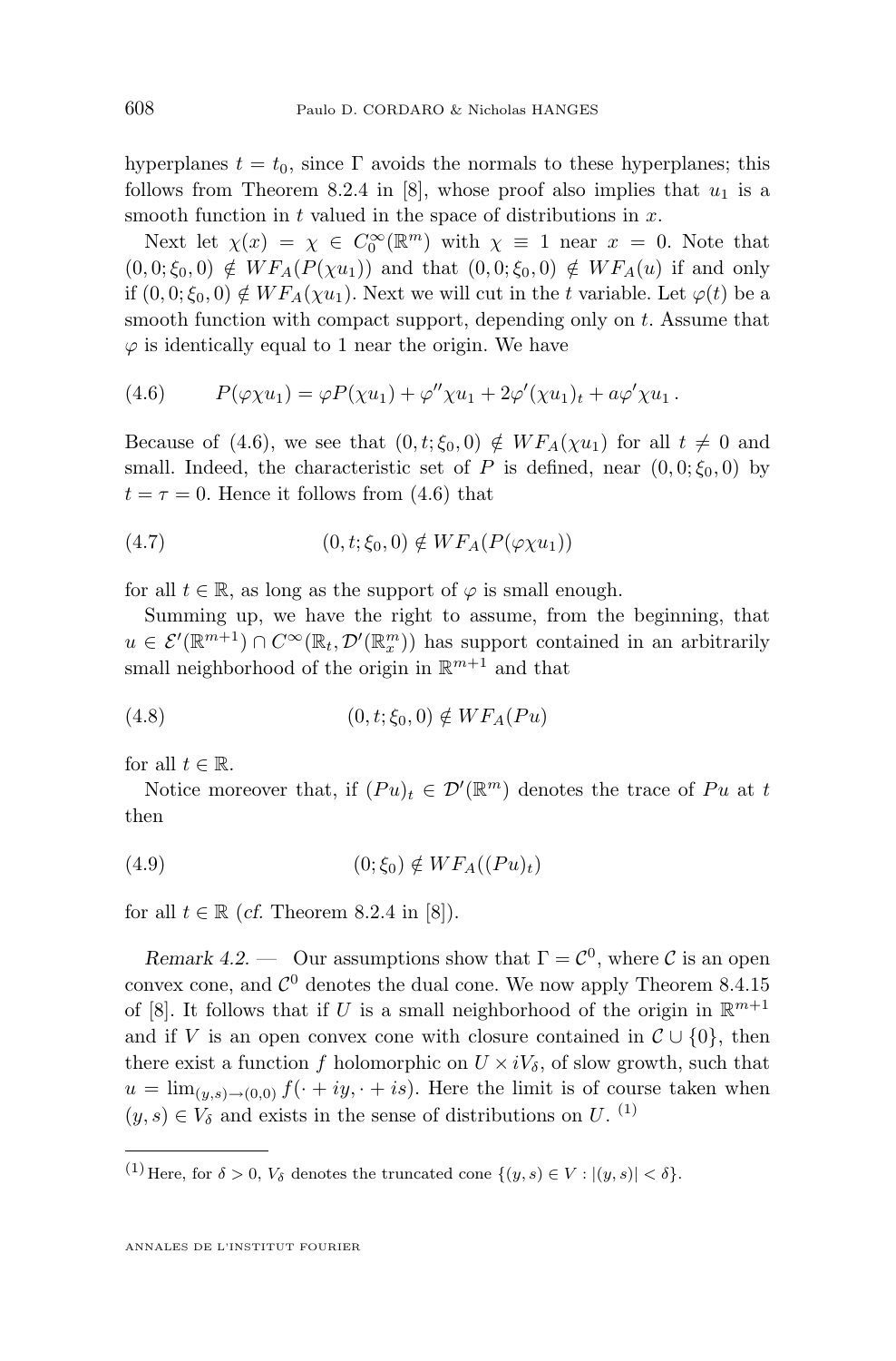#### **4.2. The FBI transform**

<span id="page-15-0"></span>We introduce the FBI transform of  $u$ , defined by

(4.10) 
$$
I[u](z,t,\xi) = \int e^{-iy \cdot \xi - |\xi|(z-y)^2/2} u(y,t) dy.
$$

Note that, for each  $\xi \in (\mathbb{R}^m \setminus 0)$  fixed,  $I[u]$  is a smooth function of t valued in the space of entire functions of  $z$  in  $\mathbb{C}^m$ . By the standard characterization of the analytic wave front set via the FBI transform it follows from [\(4.9\)](#page-14-0) that there exist  $C > 0$  and an  $\epsilon > 0$  such that if  $|z| < \epsilon$ , then

(4.11) 
$$
|I[Pu](z,t,\xi)| \leqslant Ce^{-\epsilon|\xi|},
$$

for all  $t \in \mathbb{R}$  and for all  $\xi$  in a conic neighborhood of  $\xi_0$ .

Our goal is, of course, to derive a similar estimate for  $I[u]$ .

We have the following formulas for  $I[u]$ :

(4.12) 
$$
I[\partial_{x_j} u] = (\partial_{z_j} + i\xi_j)I[u],
$$

and

(4.13) 
$$
I[y_j u] = \left(\frac{1}{|\xi|}\partial_{z_j} + z_j\right) I[u].
$$

Note that (4.13) follows from

(4.14) 
$$
(y_j - z_j)e^{-iy \cdot \xi - |\xi|(z-y)^2/2} = \frac{1}{|\xi|} \partial_{z_j} \left( e^{-iy \cdot \xi - |\xi|(z-y)^2/2} \right).
$$

It follows that we have, for all  $\alpha$ ,

(4.15) 
$$
(y-z)^{\alpha}e^{-iy\cdot\xi - |\xi|(z-y)^2/2} = F_{\alpha}(e^{-iy\cdot\xi - |\xi|(z-y)^2/2}),
$$

where we define the partial differential operator  $F_{\alpha} = F_{\alpha} \left( \frac{1}{|\xi|}, \frac{1}{|\xi|} \partial_z \right)$  as follows:

(4.16) 
$$
F_{\alpha} = \frac{\alpha!}{(-2)^{|\alpha|}} \sum_{2\beta \leq \alpha} \frac{1}{\beta!(\alpha - 2\beta)!} \left(\frac{2}{|\xi|}\right)^{|\alpha| - |\beta|} \partial_z^{\alpha - 2\beta}.
$$

Observe that, given  $\alpha = (\alpha_1, \ldots, \alpha_m)$ , the sum is taken over all  $\beta =$  $(\beta_1, \ldots, \beta_m)$  such that  $0 \leq 2\beta_j \leq \alpha_j$ .

Formula (4.15) follows from the following one–variable version. If  $t \in \mathbb{R}$ and  $m$  is a positive integer we have

(4.17) 
$$
t^m e^{-t^2} = \frac{m!}{(-2)^m} \sum_{0 \le 2j \le m} \frac{1}{j!(m-2j)!} \left(\frac{d}{dt}\right)^{m-2j} (e^{-t^2}).
$$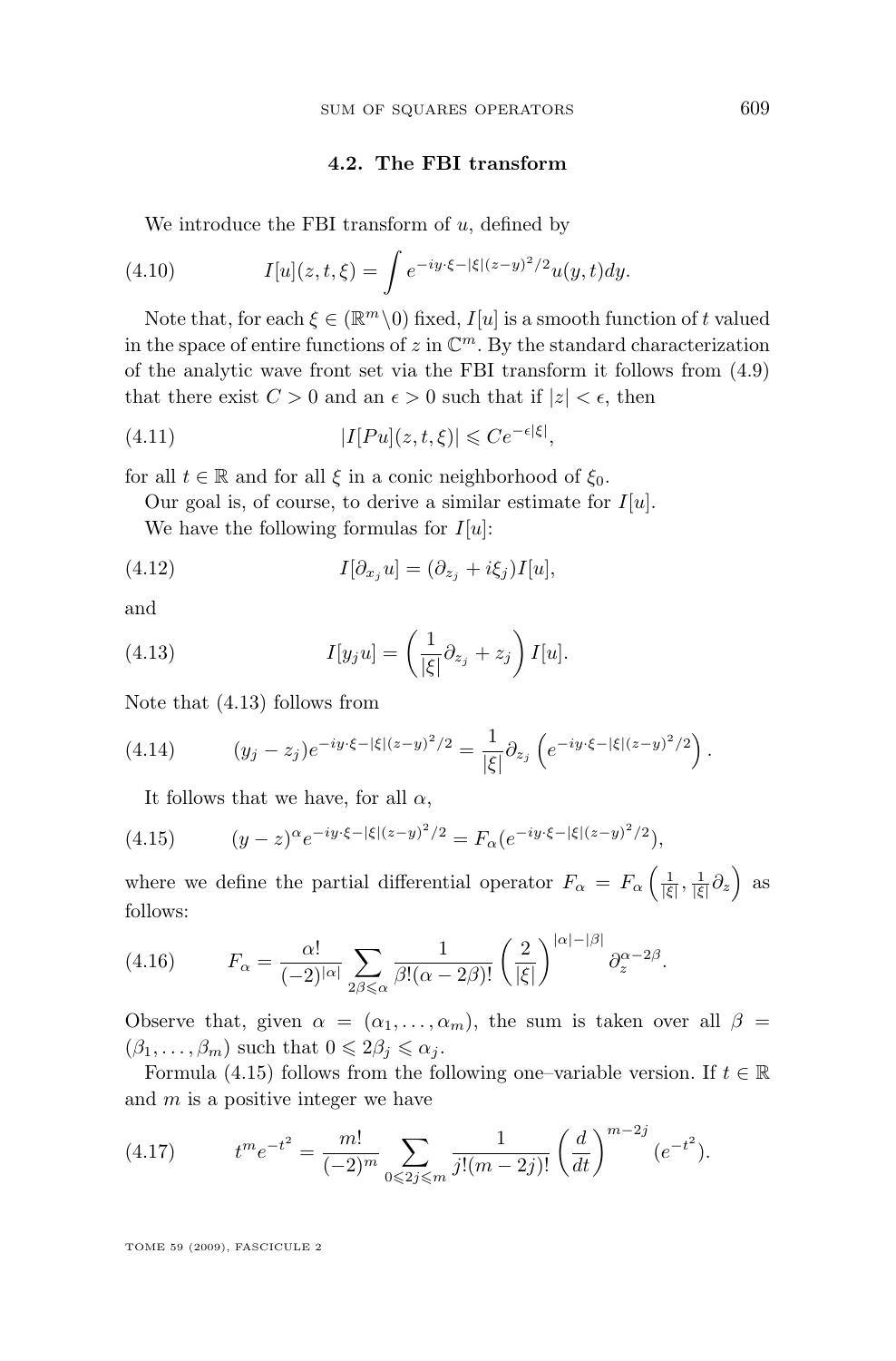This formula follows by induction. It is clearly true for  $m = 1, 2$ . Now we assume true for m and  $m - 1$ . Since

$$
t^{m+1}e^{-t^2} = \frac{m}{2}t^{m-1}e^{-t^2} - \frac{1}{2}\frac{d}{dt}(t^me^{-t^2})
$$

[\(4.17\)](#page-15-0) follows by induction hypothesis.

Next let  $a(z, t)$  be smooth function of  $t \in \mathbb{R}$  valued in the space of holomorphic functions of  $z \in U$ . Here U is a neighborhood of the origin in  $\mathbb{C}^m$ . We also assume that there is  $h > 0$  such that

$$
\sup\left\{|\partial_z^{\alpha}a(z,t)|:\,(z,t)\in U\times\mathbb{R}\right\}\leqslant h^{|\alpha|+1}\,\alpha!,\quad\alpha\in\mathbb{Z}^m.
$$

We wish to compare  $I[au]$  with  $aI[u]$ . If, say,  $|x| \leq 1/(2h)$  on the support of u we can write

$$
I[au](z,t,\xi) - a(z,t)I[u](z,t,\xi)
$$
  
= 
$$
\int e^{-iy\cdot\xi - |\xi|(z-y)^2/2} \sum_{\alpha \neq 0} \frac{\partial_z^{\alpha} a(z,t)}{\alpha!} (y-z)^{\alpha} u(y,t) dy.
$$

for z in a neighborhood of the origin in  $\mathbb{C}^m$ . Note that given  $\delta > 0$ , there exist  $C > 0$  and  $\epsilon > 0$ , such that

$$
(4.18)\quad \left| \int e^{-iy\cdot \xi - |\xi|(z-y)^2/2} \sum_{|\alpha| > \delta|\xi|} \frac{\partial_z^{\alpha} a(z,t)}{\alpha!} (y-z)^{\alpha} u(y,t) dy \right| \leq Ce^{-\epsilon|\xi|}
$$

for z near 0,  $t \in \mathbb{R}$  and all  $\xi$  large. So we see that we may truncate such sums as above, modulo an exponentially decreasing error, which leads us to introduce the operators

(4.19) 
$$
R_{a,\delta} = \sum_{1 \leqslant j \leqslant \delta |\xi|} \frac{A_j}{|\xi|^j},
$$

where  $A_j$  is the differential operator of order j given by:

(4.20) 
$$
A_j = \sum_{|\alpha-\beta|=j, 2\beta \leq \alpha} \frac{\partial_z^{\alpha} a(z,t)}{2^{|\beta|}} \frac{(-1)^{|\alpha|}}{\beta!(\alpha-2\beta)!} \partial_z^{\alpha-2\beta}.
$$

Formula (4.18) can then be written as

(4.21) 
$$
I[au] \sim (a + R_{a,\delta})I[u],
$$

where  $\sim$  means that the difference is exponentially decreasing in  $|\xi|$  uniformly for z near 0 and  $t \in \mathbb{R}$ .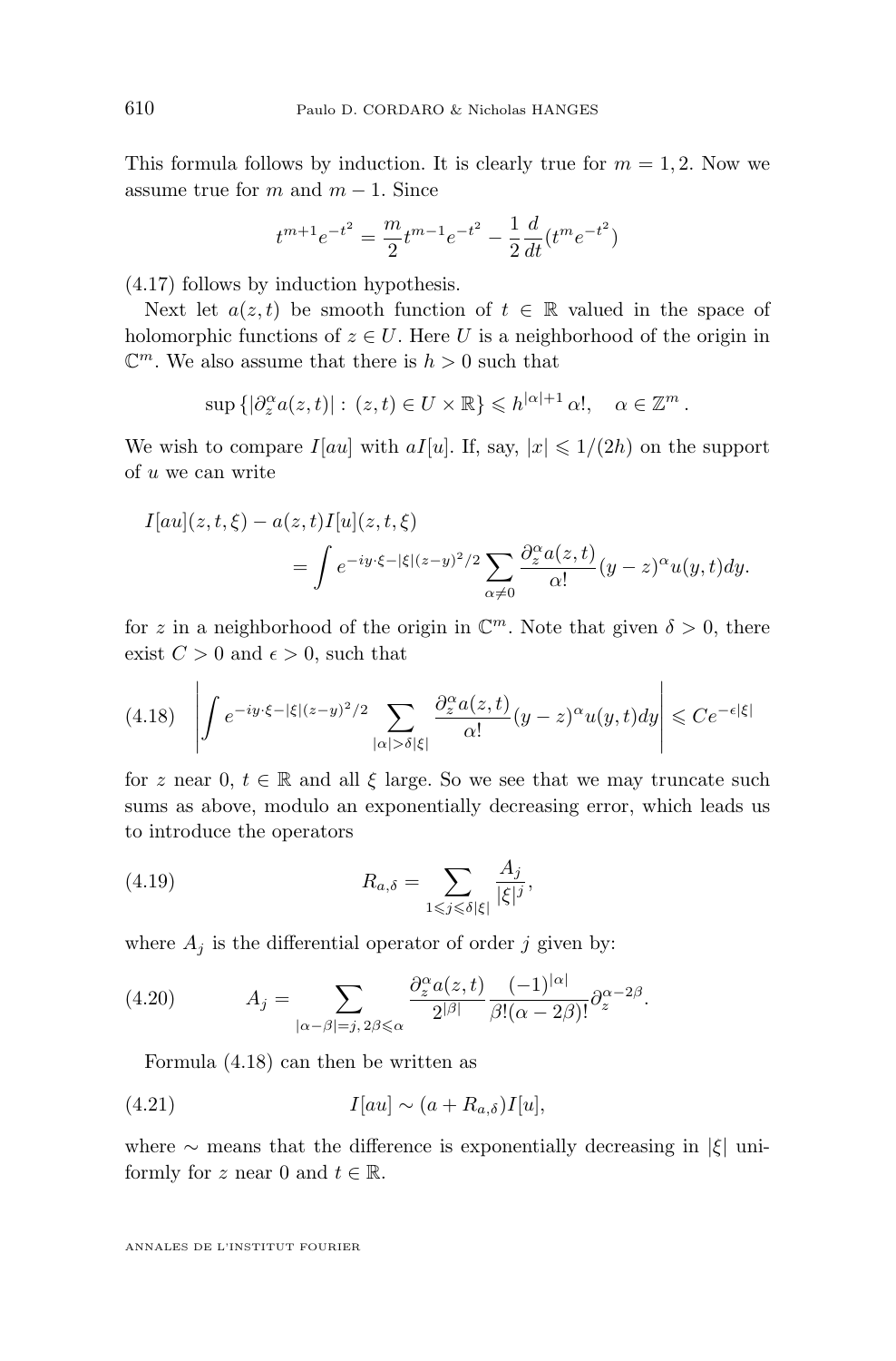#### **4.3.** A Formula for  $I[P_u]$

<span id="page-17-0"></span>We wish to write  $I[Pu]$  in terms of  $I[u]$ . Since u is compactly supported we can assume that the coefficients of  $P$  in  $(4.1)$  have been extended for all  $t \in \mathbb{R}$  as a compactly supported function of t, real-analytic near the origin in  $\mathbb{R}^{m+1}$ . Using our formulas, and assuming that the support of u is contained in an appropriately small neighborhood of the origin, we see that there exists a partial differential operator  $Q = Q(z, t, \xi, \partial_z, \partial_t)$  such that

(4.22) 
$$
QI[u](z,t,\xi) \sim I[Pu](z,t,\xi)
$$

for  $(z, t)$  near  $(0, 0)$  and  $\xi \in \mathbb{R}^m$ . We see that  $Q$  can be written as follows : (4.23)

$$
Q(z, t, \xi, \partial_z, \partial_t) = \partial_t^2 + t^{2\kappa} \sum_{j,k=1}^m (a_{jk}(z, t) + R_{a_{jk}, \delta})(i\xi_j + \partial_{z_j})(i\xi_k + \partial_{z_k})
$$
  
+  $t^{\kappa - 1} \sum_{j=1}^m (b_j(z, t) + R_{b_j, \delta})(i\xi_j + \partial_{z_j})$   
+  $(a(z, t) + R_{a, \delta})\partial_t + (b(z, t) + R_{b, \delta}).$ 

Next we introduce the change of variable

$$
s = t|\xi|^{1/(\kappa+1)}.
$$

We denote by  $Q^{\#}(z, s, \xi, \partial_z, \partial_s)$  the transformed operator. We have the following

(4.24)

$$
|\xi|^{-2/(\kappa+1)}Q^{\#} = \partial_s^2 + s^{2\kappa}|\xi|^{-2} \sum_{j,k=1}^m (a_{jk} + R_{a_{jk},\delta})(i\xi_j + \partial_{z_j})(i\xi_k + \partial_{z_k})
$$
  
+  $s^{\kappa-1}|\xi|^{-1} \sum_{j=1}^m (b_j + R_{b_j,\delta})(i\xi_j + \partial_{z_j})$   
+  $|\xi|^{-1/(\kappa+1)}(a + R_{a,\delta})\partial_s + |\xi|^{-2/(\kappa+1)}(b + R_{b,\delta}),$ 

where, by abuse of notation, we denote the transformed coefficients and operators (e.g.  $a, R_{a,\delta}$ ) by the same letters.

Note that all terms are of order zero in  $\xi$ , or of lower order. We first examine the term of order precisely zero. We will write, for example,  $a(z,t) = a^0(z) + t\tilde{a}(z,t)$  near the origin. We see that the term of order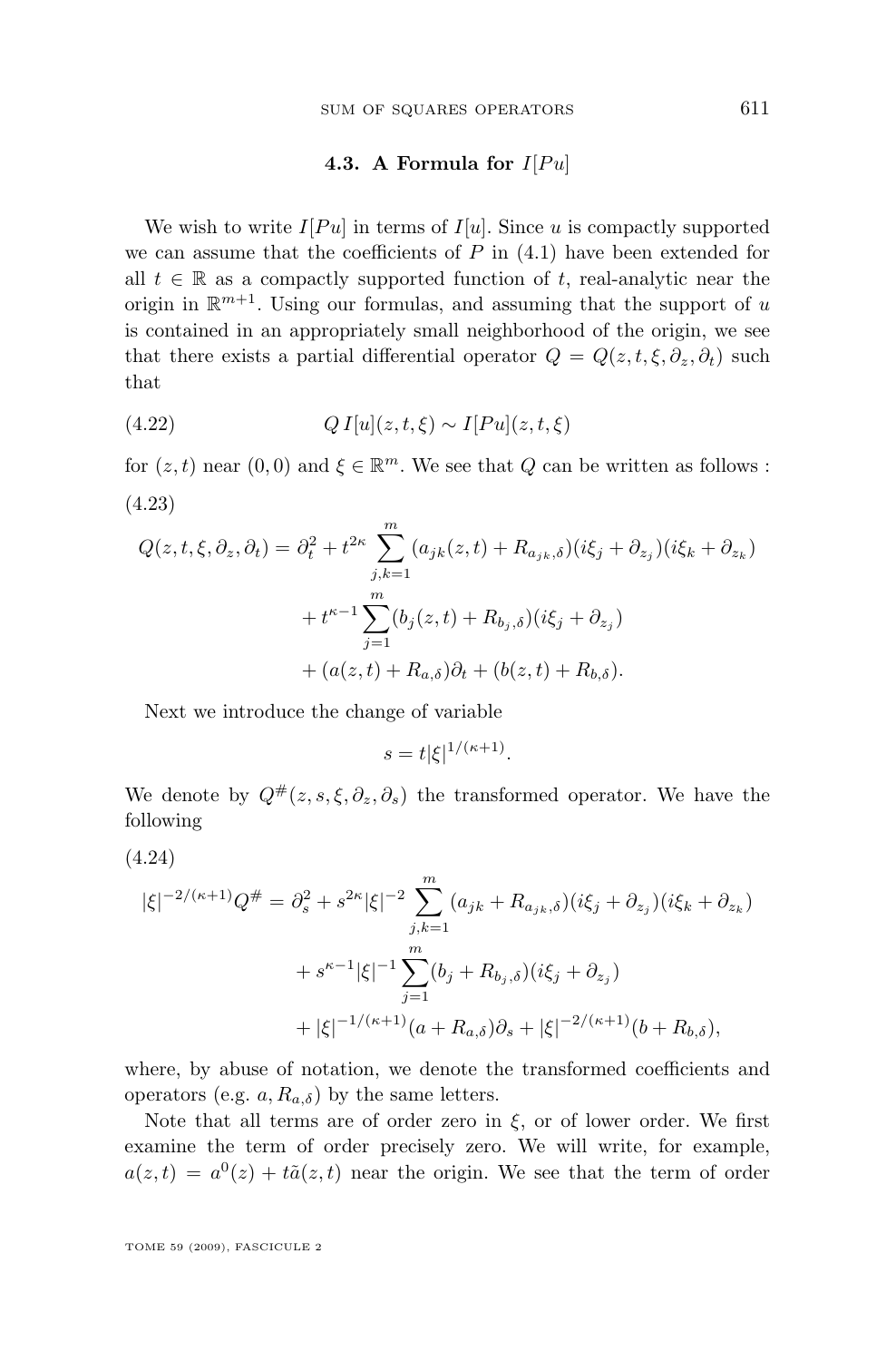<span id="page-18-0"></span>zero is  $(4.25)$ 

$$
\partial_s^2 - s^{2\kappa} \sum_{j,k=1}^m a_{jk}^0(z) \frac{\xi_j \xi_k}{|\xi|^2} + is^{\kappa-1} \sum_{j=1}^m b_j^0(z) \frac{\xi_j}{|\xi|} = \partial_s^2 - s^{2\kappa} \mathcal{E}(z,\xi) - is^{\kappa-1} \varphi(z,\xi),
$$

where  $\mathcal E$  and  $\varphi$  are defined by left hand side. Note that  $\mathcal E$  and  $\varphi$  are real for real z, and positively homogeneous of degree 0 in  $\xi$ , with  $\mathcal{E} > 0$  in a conic neighborhood of  $(0, \xi_0)$  in  $\mathbb{R}^m \times (\mathbb{R}^m \setminus \{0\})$  [*cf.* [\(3.9\)](#page-12-0)].

Next we discuss the terms of negative order. We define operators  $T_j$ ,  $j = 1, 2, 3, 4$ , as follows

(4.26) 
$$
T_1 = -s^{2\kappa+1} |\xi|^{-1/(\kappa+1)} \sum_{j,k=1}^m \tilde{a}_{jk} \frac{\xi_j \xi_k}{|\xi|^2};
$$

$$
(4.27) \quad T_2 = s^{\kappa} |\xi|^{-1/(\kappa+1)} \sum_{j=1}^m \tilde{b}_j \left( i \frac{\xi_j}{|\xi|} + \frac{1}{|\xi|} \partial_{z_j} \right) + |\xi|^{-2/(\kappa+1)} (b + R_{b,\delta}) ;
$$

(4.28) 
$$
T_3 = |\xi|^{-1/(\kappa+1)} (a + R_{a,\delta}) \partial_s ;
$$

$$
(4.29) \t T_4 = s^{2\kappa} \sum_{j,k=1}^m a_{jk} \left( i \frac{\xi_j}{|\xi|^2} \partial_{z_k} + i \frac{\xi_k}{|\xi|^2} \partial_{z_j} + \frac{1}{|\xi|^2} \partial_{z_j} \partial_{z_k} \right) + s^{2\kappa} \sum_{j,k=1}^m R_{a_{jk},\delta} \left( i \frac{\xi_j}{|\xi|} + \frac{1}{|\xi|} \partial_{z_j} \right) \left( i \frac{\xi_k}{|\xi|} + \frac{1}{|\xi|} \partial_{z_k} \right) + s^{\kappa-1} \sum_{j=1}^m R_{b_j,\delta} \left( i \frac{\xi_j}{|\xi|} + \frac{1}{|\xi|} \partial_{z_j} \right).
$$

If we finally define  $T^{\#} = -(T_1 + T_2 + T_3 + T_4)$ , we see that

(4.30) 
$$
|\xi|^{-2/(\kappa+1)}Q^{\#} = q^{\#} - T^{\#},
$$

where we have written

(4.31) 
$$
q^{\#} = q^{\#}(s, \partial_s; z, \xi) = \partial_s^2 - s^{2\kappa} \mathcal{E}(z, \xi) - i s^{\kappa - 1} \varphi(z, \xi).
$$

#### **4.4.** The Green function for the operator  $q^{\#}$

We now study the Green's function for  $q^{\#}$ . Note that  $q^{\#}$  can be transformed into the operator  $q$  given by

(4.32) 
$$
q(s, \partial_s; z, \xi) = \partial_s^2 - s^{2\kappa} - i\mathcal{E}(z, \xi)^{-1/2} \varphi(z, \xi) s^{\kappa - 1}.
$$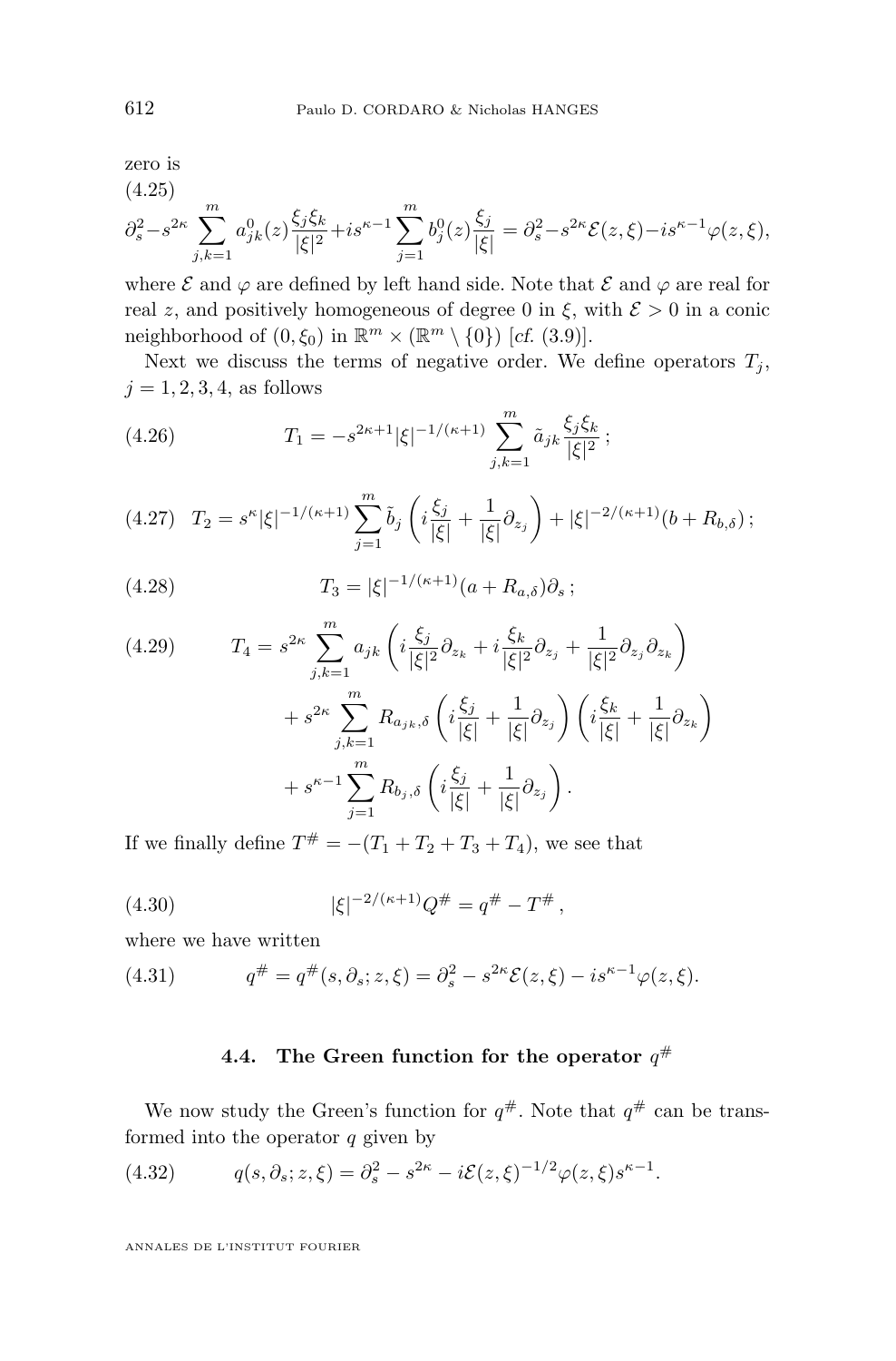<span id="page-19-0"></span>The operators q and  $q^{\#}$  are related as follows:  $q^{\#} f^{\#} = 0$  if and only if  $qf = 0$ , where f and  $f^{\#}$  are related by the formula

(4.33) 
$$
f^{\#}(s; z, \xi) = f(s\mathcal{E}(z, \xi)^{1/(2\kappa+2)}; z, \xi)
$$

(recall that automaticaly f and  $f^{\#}$  are entire functions of s).

We first analyse the Green's function of  $q$ . First observe that this operator is injective on the Schwartz space for each  $(z, \xi)$  fixed, because  $\varphi$  and  $\mathcal E$  are real valued for real z. Also, the coefficient of  $s^{\kappa-1}$  is positively homogeneous of degree 0 in  $\xi$  and hence is uniformly bounded for z near 0 in  $\mathbb{C}^m$  for  $\xi$ in  $\mathbb{R}^m \setminus \{0\}.$ 

Following the arguments in [\[2\]](#page-24-0), almost without change, we have, when  $\kappa$  is *even*, two linearly independent functions  $f, g$ , both in the kernel of q such that

$$
(4.34)
$$

$$
f(s; z, \xi) = (1/2)s^{-(\kappa - i\psi(z, \xi))/2} e^{|s|^{\kappa + 1}/(\kappa + 1)} [1 + O(1/s)], \quad s \to +\infty;
$$

$$
(4.35)
$$

$$
f(s; z, \xi) = -(1/2)(-s)^{-(\kappa - i\psi(z, \xi))/2} e^{-|s|^{\kappa + 1}/(\kappa + 1)} [1 + O(1/s)], \quad s \to -\infty;
$$
\n(4.36)

$$
4.36)
$$

$$
g(s; z, \xi) = -(1/2)s^{-(\kappa + i\psi(z, \xi))/2}e^{-|s|^{\kappa + 1}/(\kappa + 1)}[1 + O(1/s)], \quad s \to +\infty;
$$
\n(4.37)

$$
g(s; z, \xi) = (1/2)(-s)^{-(\kappa + i\psi(z, \xi))/2} e^{|s|^{\kappa + 1}/(\kappa + 1)} [1 + O(1/s)], \quad s \to -\infty,
$$

where we have written  $\psi(z,\xi) = \varphi(z,\xi)/\mathcal{E}(z,\xi)^{1/2}$ .

Similarly, when  $\kappa$  is *odd*, we have two linearly independent functions f, g, both in the kernel of  $q$  such that (4.38)

$$
f(s; z, \xi) = (1/2)s^{-(\kappa - i\psi(z, \xi))/2} e^{|s|^{\kappa + 1}/(\kappa + 1)} [1 + O(1/s)], \quad s \to +\infty;
$$

(4.39)

$$
f(s; z, \xi) = -(1/2)(-s)^{-(\kappa + i\psi(z, \xi))/2} e^{-|s|^{\kappa + 1}/(\kappa + 1)} \left[1 + O(1/s)\right], \quad s \to -\infty;
$$

$$
(4.40)
$$

$$
g(s; z, \xi) = -(1/2)s^{-(\kappa + i\psi(z, \xi))/2}e^{-|s|^{\kappa + 1}/(\kappa + 1)}\left[1 + O(1/s)\right], \quad s \to +\infty;
$$

$$
(4.41)
$$

$$
g(s; z, \xi) = (1/2)(-s)^{-(\kappa - i\psi(z, \xi))/2} e^{|s|^{\kappa + 1}/(\kappa + 1)} [1 + O(1/s)], \quad s \to -\infty.
$$

The terms  $O(1/s)$  are uniform for z near 0 in  $\mathbb{C}^m$  for  $\xi$  in  $\mathbb{R}^m \setminus \{0\}$ : this follows from Theorem 6.1 of Sibuya [\[13\]](#page-24-0), since the same is true for the coefficient of  $s^{\kappa-1}$  in [\(4.32\)](#page-18-0). Similar uniform asymptotics are valid for the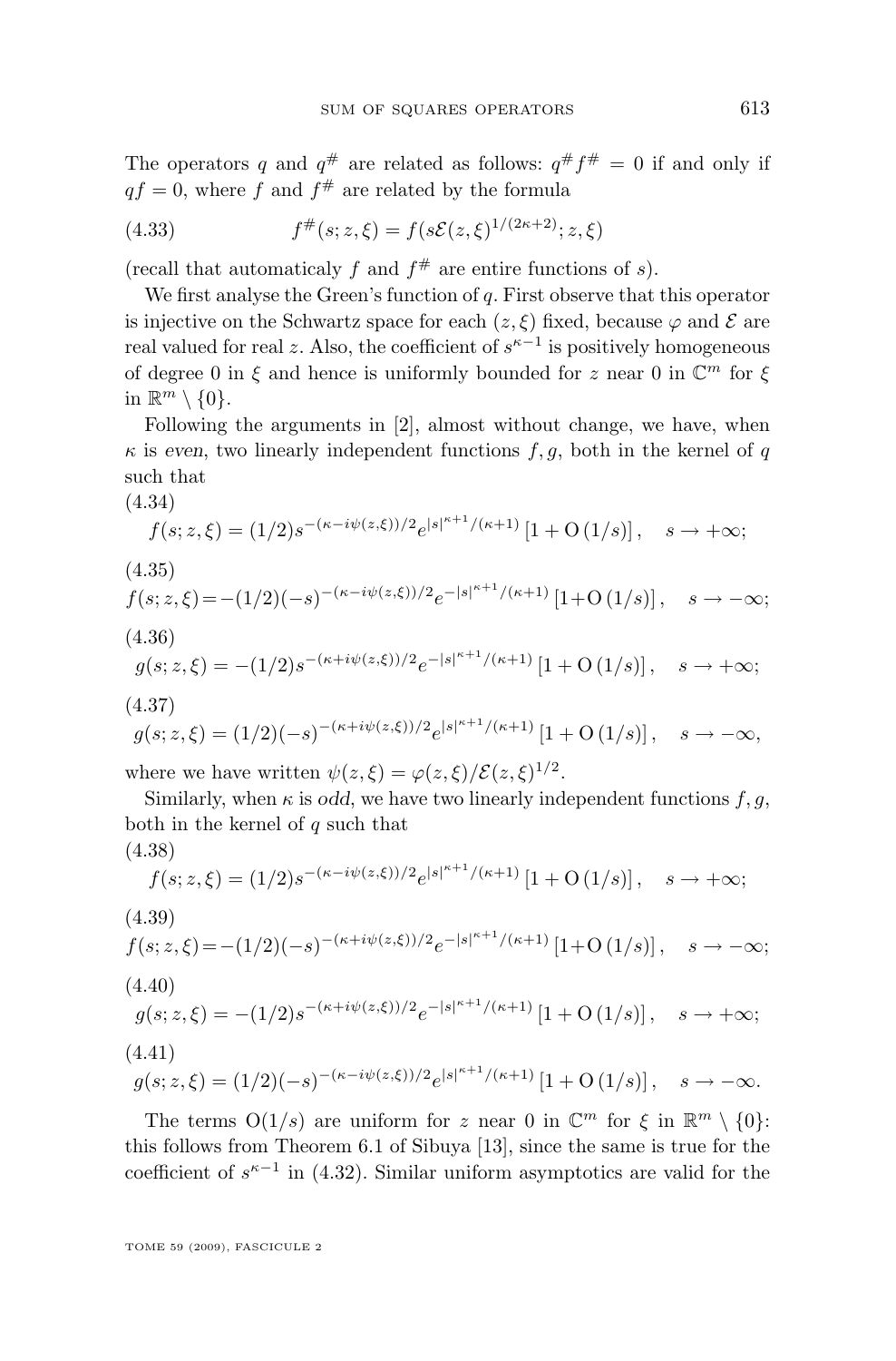<span id="page-20-0"></span>derivatives of  $f$  and  $g$ . These series can be obtained by formal differentiation of the given series.

We introduce  $G$ , the Green's function for  $q$ . We have

$$
G(s, s'; z, \xi) = W(z, \xi)^{-1} \left[ g(s; z, \xi) f(s'; z, \xi) H(s - s') + g(s'; z, \xi) \right]
$$
  

$$
f(s; z, \xi) H(s' - s) \right],
$$

where  $H$  denotes the Heaviside function

$$
H(s) = 1, \quad s \geq 0; \quad H(s) = 0, \quad s < 0,
$$

and  $W$  denotes the Wronskian of  $f$  and  $g$ .

The asymptotics for f and g show that there exists a constant  $C > 0$ such that

$$
C^{-1} \leqslant |W(z,\xi)| \leqslant C
$$

for for z near 0 in  $\mathbb{C}^m$  for  $\xi$  in  $\mathbb{R}^m \setminus \{0\}.$ 

Using the aymptotics above, (or following arguments of Menikoff [\[9\]](#page-24-0)), we have  $C > 0$  such that

(4.42) 
$$
\int_{-\infty}^{+\infty} |s'|^j |G(s, s'; z, \xi)| ds' \leq C, \quad 0 \leq j \leq 2\kappa,
$$

for all  $s \in \mathbb{R}$ , z near 0 in  $\mathbb{C}^m$  and  $\xi$  in  $\mathbb{R}^m \setminus \{0\}$ .

We denote by  $G^{\#}(s, s'; z, \xi)$  the Green's function for  $q^{\#}$ . We see that we have

(4.43) 
$$
G^{\#}(s, s'; z, \xi) = W^{\#}(z, \xi)^{-1} \left[ g^{\#}(s; z, \xi) f^{\#}(s'; z, \xi) H(s - s') + g^{\#}(s'; z, \xi) f^{\#}(s; z, \xi) H(s' - s) \right],
$$

where  $W^{\#}(z,\xi)$  denotes the Wronskian of  $f^{\#}, g^{\#}$ . Clearly we have  $C > 0$ such that

$$
C^{-1} \leqslant |W^\#(z,\xi)| \leqslant C
$$

for z near 0 in  $\mathbb{C}^m$  and  $\xi$  in  $\mathbb{R}^m \setminus \{0\}.$ 

We now obtain the analog of  $(4.42)$ . There exists  $C > 0$  such that

(4.44) 
$$
\int_{-\infty}^{+\infty} |s'|^j |G^{\#}(s, s'; z, \xi)| ds' \leq C, \quad 0 \leq j \leq 2\kappa,
$$

for all  $s \in \mathbb{R}$ , z near 0 in  $\mathbb{C}^m$  and  $\xi$  in  $\mathbb{R}^m \setminus \{0\}$ .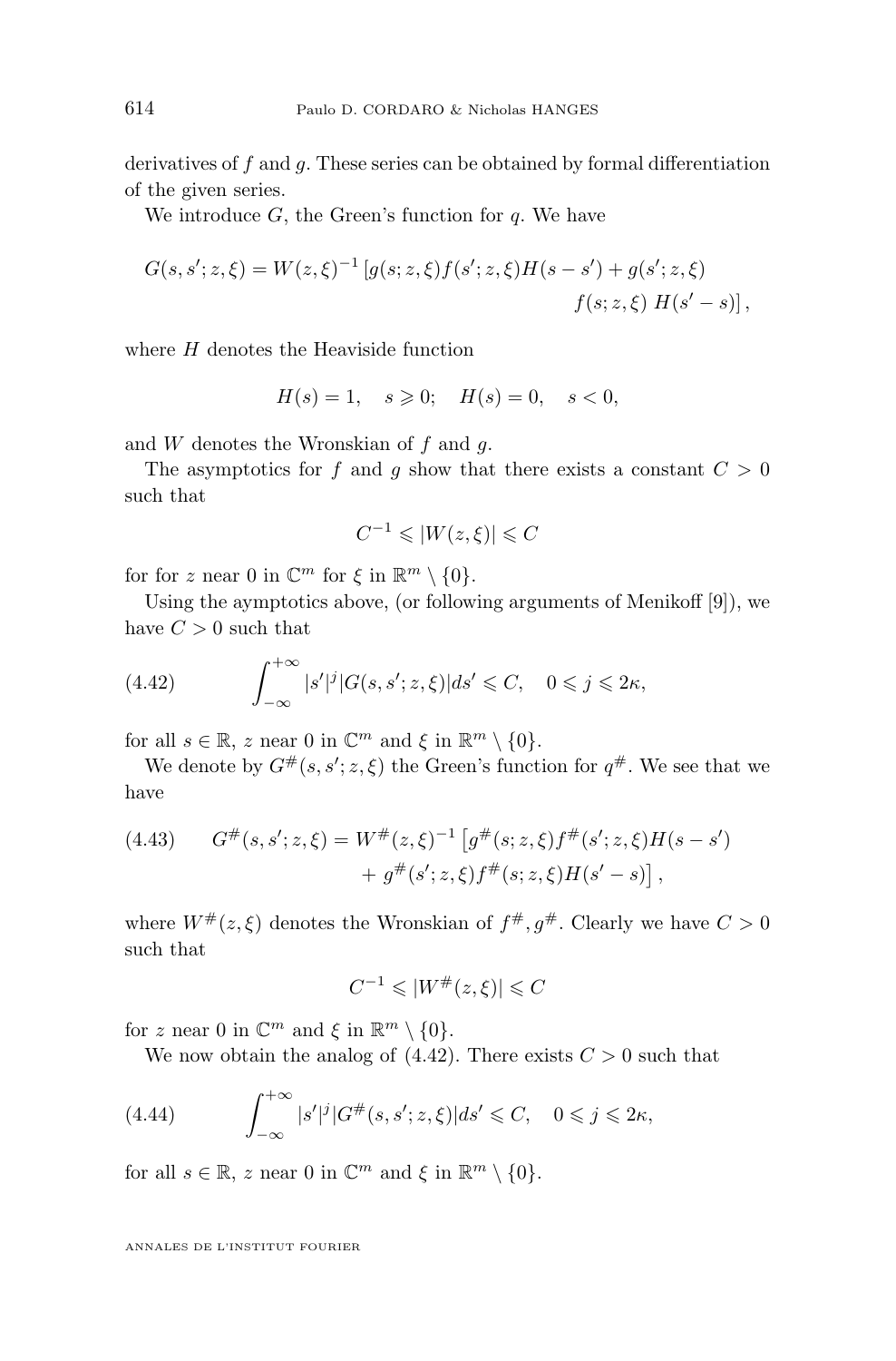#### **4.5. Final Estimates**

<span id="page-21-0"></span>We begin by defining

$$
U^{\#}(z,s,\xi) = I[u](z,s|\xi|^{-1/(\kappa+1)},\xi),
$$
  
\n
$$
V^{\#}(z,s,\xi) = |\xi|^{-2/(\kappa+1)}I[Pu](z,s|\xi|^{-1/(\kappa+1)},\xi).
$$

We now make use of formula [\(4.22\)](#page-17-0). We see that we have

 $(4.45)$  $^{\#}U^{\#} \sim |\xi|^{2/(\kappa+1)}V^{\#}.$ 

Making use of  $(4.30)$  and  $(4.31)$  we obtain

(4.46) 
$$
(q^{\#} - T^{\#})U^{\#} \sim V^{\#}
$$

and hence

(4.47) 
$$
(I - G^{\#}T^{\#})U^{\#} \sim G^{\#}V^{\#}.
$$

Here  $G^{\#}$  will denote both the operator and the Green's function for  $q^{\#}$ .

Recall that  $I[u]$  has compact support in t. We choose  $\chi \in C_0^{\infty}(\mathbb{R})$  such that

$$
I[u](z,t,\xi) = \chi(t)I[u](z,t,\xi)
$$

for all  $(z, t, \xi)$ . Define  $\chi^{\#}(s, \xi) = \chi(s|\xi|^{-1/(\kappa+1)})$ . Hence it follows from (4.47) that we have

(4.48) 
$$
(I - \chi^{\#} G^{\#} T^{\#}) U^{\#} \sim \chi^{\#} G^{\#} V^{\#}.
$$

It follows by induction that we have

(4.49) 
$$
U^{\#} \sim (\chi^{\#} G^{\#} T^{\#})^{N} U^{\#} + \left( \sum_{j=0}^{N-1} (\chi^{\#} G^{\#} T^{\#})^{j} \right) \chi^{\#} G^{\#} V^{\#},
$$

for all  $N \geqslant 1$ .

Now we introduce the spaces where we shall work. First choose  $\rho > 0$ small, such that  $\chi$  is supported in the interval  $\{|t| \leq \rho\}$ . Let  $H(\tau)$  denote the Banach space of all continuous functions on the closure of  $B_{\tau} \times \mathbb{R}$ , which are holomorphic on

(4.50) 
$$
B_{\tau} = \{ z \in \mathbb{C}^m : |z_j| < \tau, j = 1, \dots, m \}
$$

for each  $s \in \mathbb{R}$  and vanish for  $|s| \geq \rho |\xi|^{1/(\kappa+1)}$ . We must keep in mind that the spaces  $H(\tau)$  depend on  $\xi$ .

If  $v(z, s) \in H(\tau)$  we set

$$
||v||_{\tau} = \sup\{|v(z,s)| : z \in B_{\tau}, s \in \mathbb{R}\}.
$$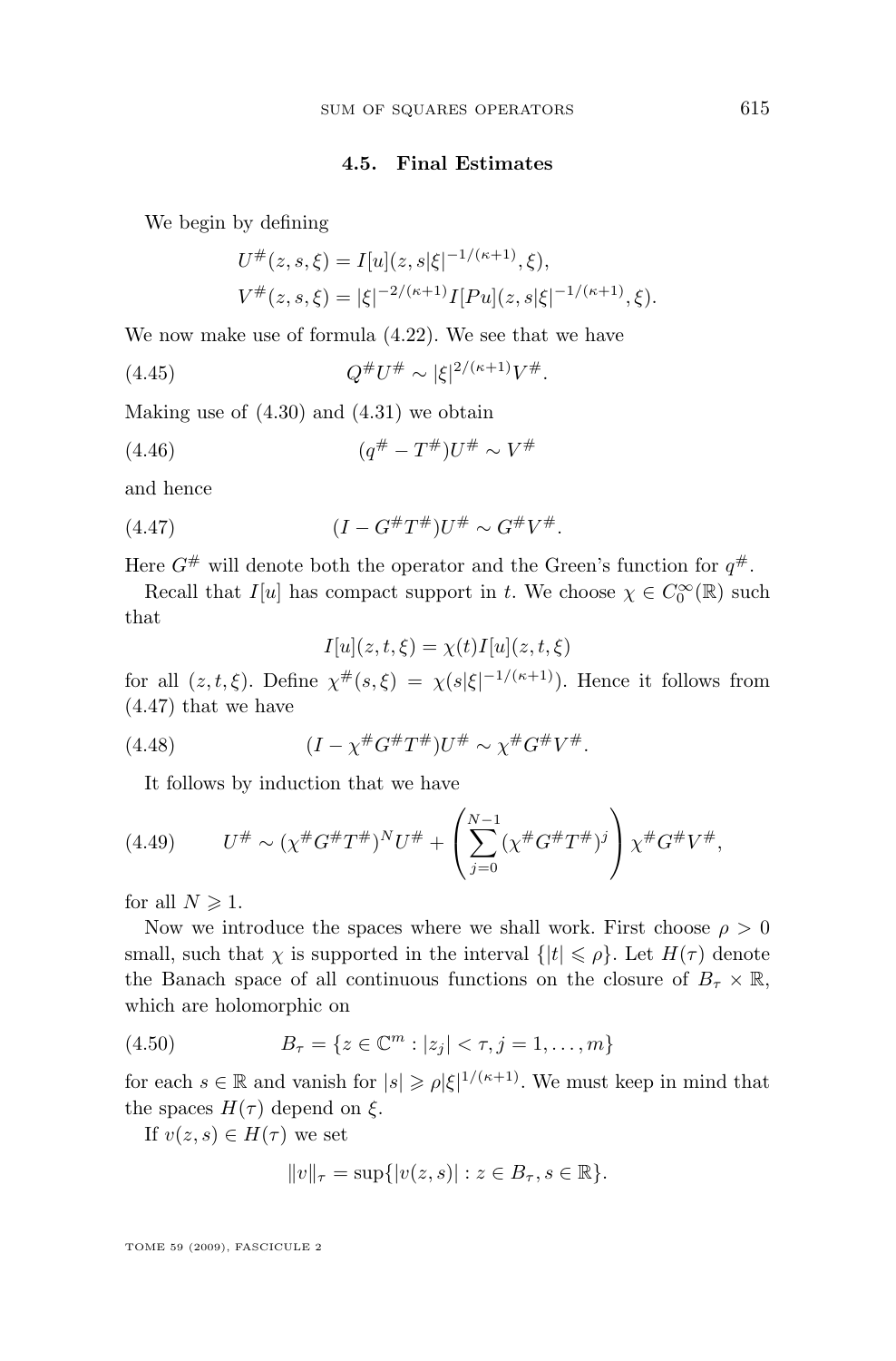<span id="page-22-0"></span>We wish to estimate  $\|(\chi^{\#}G^{\#}T^{\#})^M\|_{\tau,\tau'}$  for  $0 < \tau' < \tau$ , where  $\|\cdot\|_{\tau,\tau'}$ denotes the norm in the space of bounded linear operators between  $H(\tau)$ and  $H(\tau')$  and M is an arbitrary positive integer.

We begin by studying  $\chi^{\#}G^{\#}T_1$ . We have, for  $v \in H(\tau)$  and  $\tau$  small enough,

$$
\left| \left( \chi^{\sharp} G^{\sharp} T^{\sharp} \right) (v)(z,s;\xi) \right| = \left| \chi \left( s|\xi|^{-1/(\kappa+1)} \right) \int G^{\sharp}(s,s') (T_1)(v)(z,s',\xi) \, \mathrm{d} s' \right|
$$
  

$$
\leqslant C \rho \left( \int |s'|^{2\kappa} |G^{\sharp}(s,s';z,\xi)| \, \mathrm{d} s' \right) \|v\|_{\tau},
$$

by [\(4.26\)](#page-18-0) and [\(4.44\)](#page-20-0), since  $|s'||\xi|^{-1/(\kappa+1)} \leq \rho$  on the support of v. Hence there exist  $C > 0$  and  $\tau_0 > 0$ , depending only on the operator P, such that

(4.51) 
$$
\|(\chi^{\#}G^{\#}T_1)^M\|_{\tau,\tau} \leqslant (\rho C)^M,
$$

for all M and  $0 < \tau < \tau_0$ .

Using similar arguments, we may also estimate  $\chi^{\#}G^{\#}S$ , where S is the first term in  $T_2$ . We see that there exist  $C > 0$  and  $0 < \tau' < \tau$ , such that for all  $M \geq 1$  we have

(4.52) 
$$
\| (\chi^{\#} G^{\#} S)^M \|_{\tau, \tau'} \leqslant |\xi|^{-M/(\kappa+1)} C^M.
$$

The second term in  $T_2$  is  $|\xi|^{-2/(\kappa+1)}(b+R_{b,\delta})$  and we see that  $\chi^{\#}\mathcal{G}^{\#}(b+$  $R_{b,\delta}$ ) can be written as

(4.53) 
$$
\chi^{\#}G^{\#}(b+R_{b,\delta}) = \sum_{0 \leq j \leq \delta |\xi|} \frac{B_j^{\#}}{|\xi|^j},
$$

where  $B_j^{\#}$  satisfies the following : there exist  $D > 0$  and  $\tau_0 > 0$  such that we have

(4.54) 
$$
||B_j^{\#}||_{\tau,\tau'} \leqslant \frac{D^j j^j}{(\tau - \tau')^j},
$$

for all  $j \geqslant 0$  and all  $0 < \tau' < \tau < \tau_0$ . Since

(4.55) 
$$
(\chi^{\#}G^{\#}(b+R_{b,\delta}))^{M} = \sum_{0 \leq j_{\ell} \leq \delta |\xi|} \frac{B_{j_{1}}^{\#} \cdots B_{j_{M}}^{\#}}{|\xi|^{j_{1} + \cdots + j_{M}}}
$$

we have

(4.56) 
$$
\|(\chi^{\#}G^{\#}(b+R_{b,\delta}))^M\|_{\tau,\tau'} \leq \sum_{j_{\ell}\geq 0} \left(\frac{D\delta}{\tau-\tau'}\right)^{j_1+\cdots+j_M}.
$$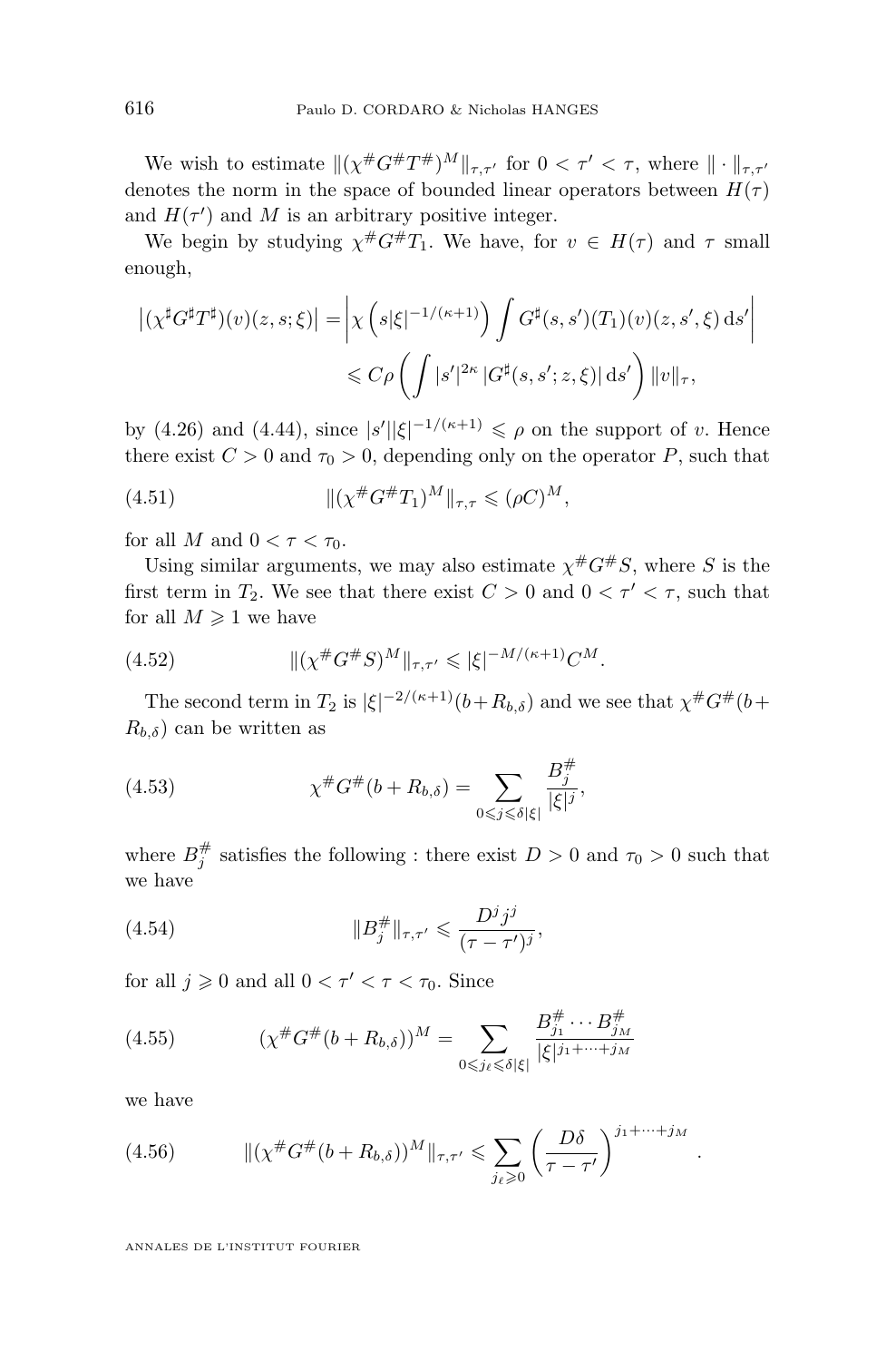We choose  $\delta > 0$  and  $0 < \tau' < \tau$  such that  $D\delta/(\tau - \tau') < 1$  and then we obtain

(4.57) 
$$
\|(\chi^{\#}G^{\#}(b+R_{b,\delta}))^M\|_{\tau,\tau'}\leqslant C^M
$$

for some constant  $C > 0$ .

Thus, from [\(4.52\)](#page-22-0) and (4.57), there are  $0 < \tau' < \tau$  and  $C > 0$  such that, if  $\delta > 0$  is small enough.

(4.58) 
$$
\|(\chi^{\#}G^{\#}T_2)^M\|_{\tau,\tau'} \leqslant |\xi|^{-M/(\kappa+1)}C^M.
$$

Next we estimate  $(\chi^{\#}G^{\#}T_3)^N$  using the same methods, combined with the asymptotics  $(4.34)$  -  $(4.41)$  for the derivatives of f and q and the anal-ogous estimate of [\(4.44\)](#page-20-0) for  $\partial G^{\#}/\partial s'$ . We see that there exists  $C > 0$  and  $0 < \tau' < \tau$ , such that for all  $M \geq 1$  we have

(4.59) 
$$
\| (\chi^{\#} G^{\#} T_3)^M \|_{\tau, \tau'} \leqslant |\xi|^{\frac{-M}{\kappa + 1}} C^M.
$$

Finally we estimate  $(\chi^{\#} G^{\#} T_4)^N$ . We see, using the estimates [\(4.44\)](#page-20-0), that  $\chi$ <sup>#</sup>G<sup>#</sup>T<sub>4</sub> can be written as

(4.60) 
$$
\chi^{\#}G^{\#}T_4 = \sum_{j\geqslant 1} \frac{B_j^{\# \#}}{|\xi|^j},
$$

where  $B_j^{\#\#}$  satisfies the following : there exist  $\tilde{D} > 0$  and  $\tau_0 > 0$  such that we have

(4.61) 
$$
||B_j^{\# \#}||_{\tau,\tau'} \leqslant \frac{\tilde{D}^j j^j}{(\tau-\tau')^j},
$$

for all  $j \geq 1$  and all  $0 < \tau' < \tau < \tau_0$ . It then follows, as before, that for all  $M$ ,

.

(4.62) 
$$
\| (\chi^{\#} G^{\#} T_4)^M \|_{\tau, \tau'} \leq \sum_{j_{\ell} \geq 1} \left( \frac{D \delta}{\tau - \tau'} \right)^{j_1 + \dots + j_M}
$$

Since  $j \geq 1$  in the summation we see that given  $\epsilon > 0$  we can choose  $\delta > 0$ and  $0 < \tau' < \tau$  such

(4.63) 
$$
\|(\chi^{\#}G^{\#}T_4)^M\|_{\tau,\tau'}\leqslant \epsilon^M.
$$

If we combine estimates  $(4.51)$ ,  $(4.58)$ ,  $(4.59)$  and  $(4.63)$  we obtain the following: there exist  $0 < \tau' < \tau$ ,  $\delta > 0$ ,  $C > 0$  such that

(4.64) 
$$
\| (\chi^{\#} G^{\#} T^{\#})^M \|_{\tau, \tau'} \leq 2(C\rho)^M
$$

for all  $M \geq 1$  and all large  $\xi$  in a conic neighborhood of  $\xi_0$ .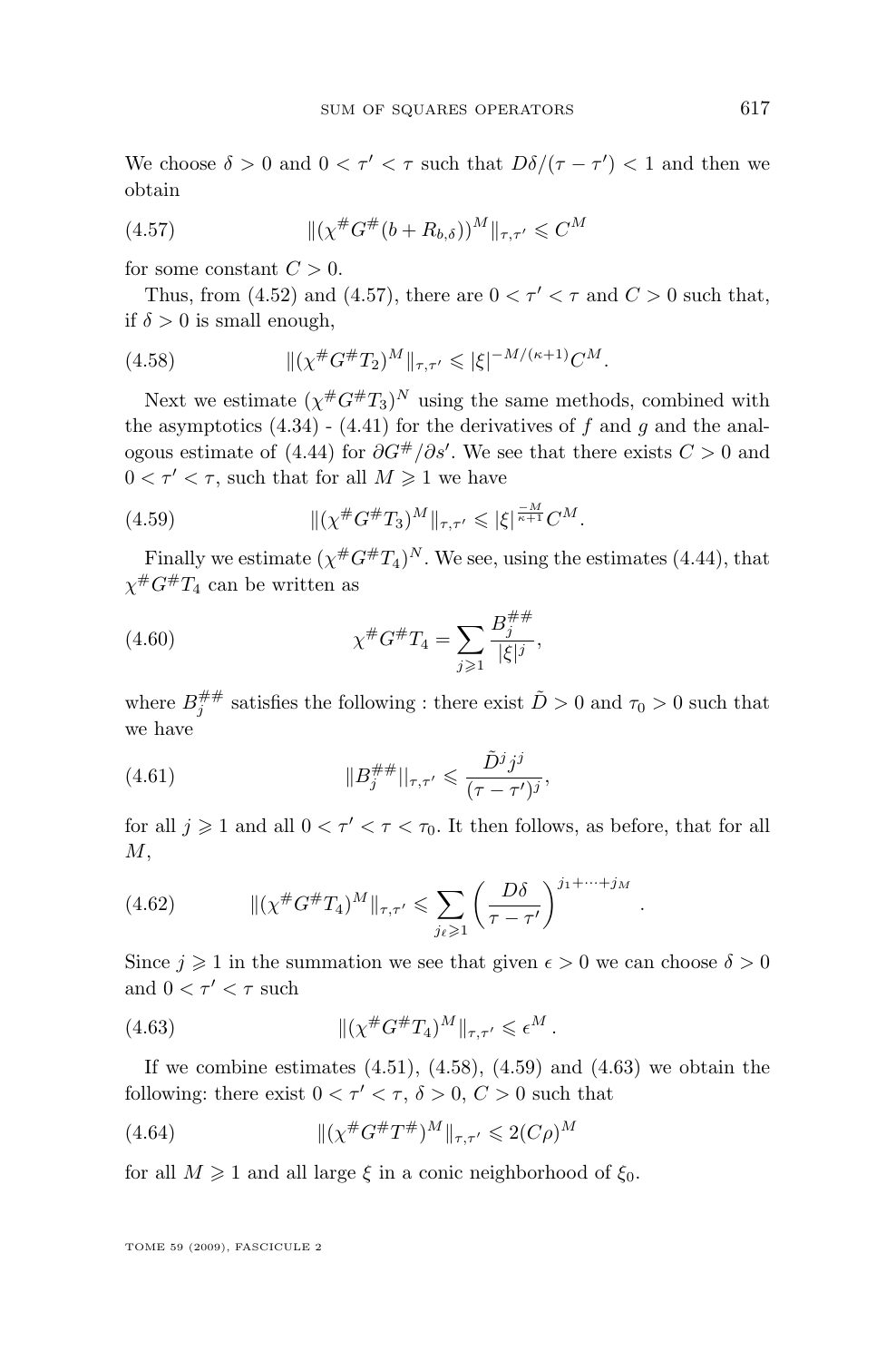<span id="page-24-0"></span>From this the proof of Proposition [4.1](#page-13-0) can be easily concluded. It follows from [\(4.11\)](#page-15-0) and [\(4.49\)](#page-21-0) that there exist  $C, \eta > 0$  such that (4.65)

$$
||U^{\#}||_{\tau'} \le ||(\chi^{\#}G^{\#}T^{\#})^{N}U^{\#}||_{\tau'} + Ce^{-\eta|\xi|} \le 2(C\rho)^{N}||U^{\#}||_{\tau} + Ce^{-\eta|\xi|}.
$$

We know that we have, for some  $C > 0$  and  $R > 0$ .

$$
||U^{\#}||_{\tau} \leqslant Ce^{R|\xi|}.
$$

Hence, if  $\rho > 0$  is small and  $N \geq |\xi|$  we see that there exists a new constant  $C > 0$  such that

$$
(4.66)\qquad \qquad \|U^{\#}\|_{\tau'} \leqslant C\left(e^{-|\xi|} + e^{-\eta|\xi|}\right)
$$

for  $\xi$  in a conic neighborhood of  $\xi_0$ . Then  $(0, 0; \xi_0, 0) \notin WF_A(u)$  and the proof is complete.

#### BIBLIOGRAPHY

- [1] A. Bove, M. DERRIDJ & D. TARTAKOFF, "Analytic hypoellipticity in the presence of non–symplectic characteristic points", *J. Funct. Anal.* **234** (2006), no. 2, p. 464-472.
- [2] P. D. Cordaro & N. Hanges, "Impact of lower order terms on a model PDE in two variables", in *Geometric analysis of PDE and several complex variables* (Providence, RI) (A. M. Soc., ed.), vol. 368, Contemp. Math., 2005, p. 157-176.
- $-$ , "Symplectic strata and analytic hypoellipticity", in *Progresss in Nonlinear Differential Equations and Their Applications* (Birkhäuser, ed.), Phase Space Analysis of Partial Differential Equations, vol. 69, 2006, p. 83-94.
- [4] P. D. CORDARO & A. A. HIMONAS, "Global analytic regularity for sums of squares of vector fields", *Trans. Amer. Math. Soc.* **350** (1998), no. 12, p. 4993-5001.
- [5] N. Hanges, "Analytic regularity for an operator with Treves curves", *J. Funct. Anal.* **210** (2004), no. 2, p. 295-320.
- [6] N. Hanges & A. A. Himonas, "Non–analytic hypoellipticity in the presence of symplecticity", *Proceedings of the AMS* **126** (1998), no. 2, p. 405-409.
- [7] L. Hörmander, "Hypoelliptic second order differential equations", *Acta Math.* **119** (1967), p. 147-171.
- [8] ———, *The analysis of linear partial differential operators I*, Springer–Verlag, 1983.
- [9] A. Menikoff, "Some examples of hypoelliptic partial differential equations", *Math. Ann.* **221** (1976), p. 167-181.
- [10] G. Métivier, "Analytic hypoellipticity for operators with multiple characteristics", *Commun. Partial Differ. Equations* **6** (1981), no. 1, p. 1-90.
- [11] T. Okaji, "Analytic hypoellipticity for operators with symplectic characteristics", *J. Math. Kyoto Univ.* **25** (1985), no. 3, p. 489-514.
- [12] O. A. Oleinik, "On the analyticity of solutions of partial differential equations and systems", *Astérisque* **2/3** (1973), p. 272-285.
- [13] Y. Sibuya, *Global Theory of a Second Order Linear Ordinary Differential Equation with a Polynomial Coefficient*, North–Holland, 1975.
- [14] J. Sjöstrand, "Singularités analytiques microlocales", *Astérisque* **95** (1982), p. 1- 166.